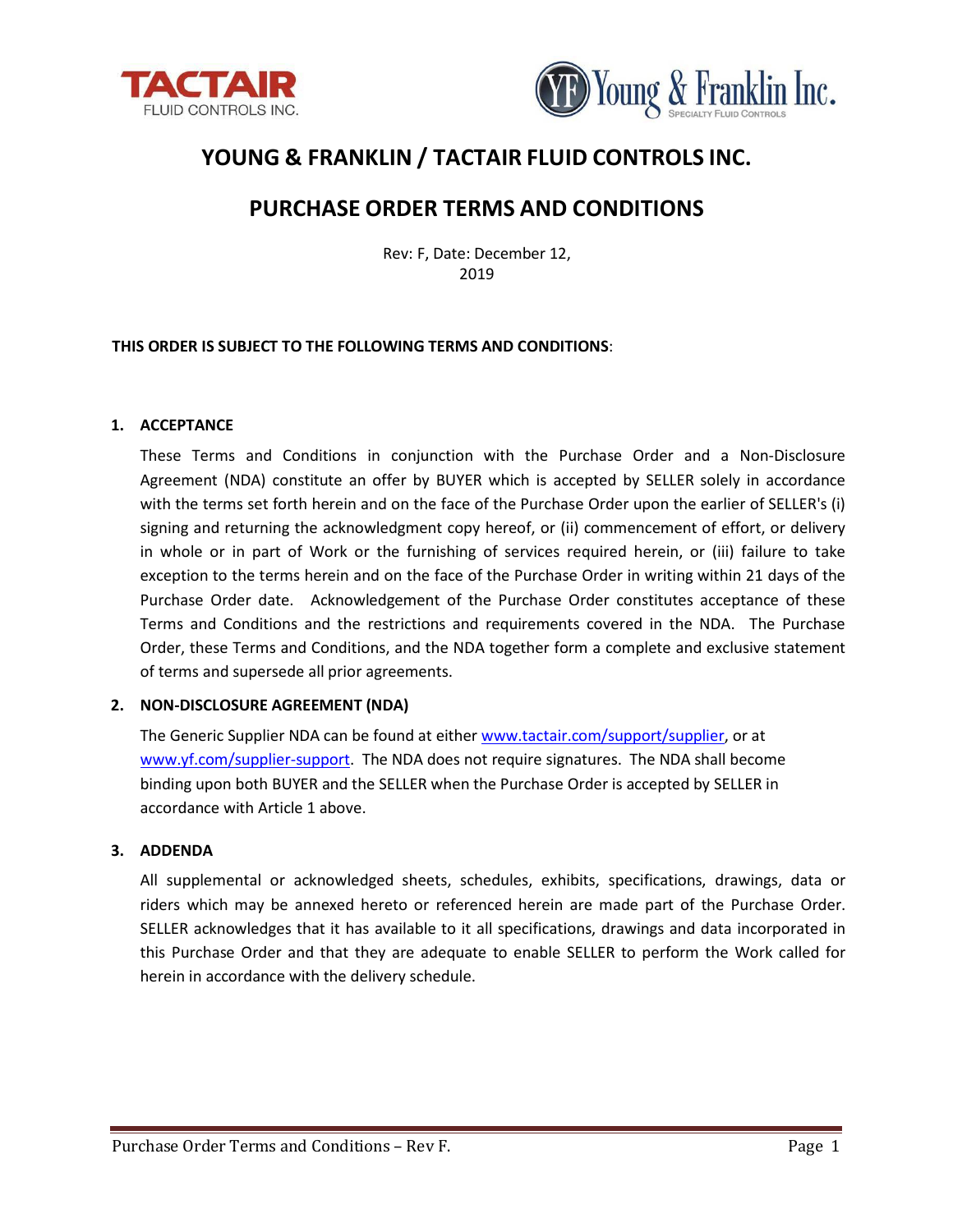



# **4. DEFINITIONS**

The following terms shall have the meanings set forth below:

- (a) "Contract" means the instrument of Contracting, such as "Purchase Order", "PO", "Subcontract", or other such type designation, including these General Provisions, all referenced documents, exhibits, and attachments.
- (b) "BUYER" means YOUNG & FRANKLIN INC. or TACTAIR FLUID CONTROLS INC. or both as the context requires.
- (c) "BUYER's Procurement Representative" means a person authorized by BUYER's procurement organization to administer and/or execute this Contract.
- (d) "Proprietary Information" includes, but is not limited to documentation, data, inventions, know how, processes, designs, samples, models, drawings, including but not limited to source controlled drawings, prints, specifications, materials, bills of material, equipment including, but not limited to, special tools or test equipment, reports, hardware, software, and technology.
- (e) "SELLER" which includes Supplier, means the party identified on the face of this Contract with whom BUYER is contracting.
- (f) "WORK" means all required labor, articles, materials, supplies, goods, and services constituting the subject matter of this Contract.

# **5. NOTIFICATION OF NON-COMPLIANCES / ESCAPES / LOSS OF ACCREDITATION**

SELLER shall immediately notify BUYER in the event that (a) non-conforming Work or services have been supplied to BUYER; (b) a quality escape has occurred; (c) SELLER receives a GIDEP alert or other such industry/supplier/customer notification affecting the Work or services provided to BUYER; or (d) SELLER has been notified that any of its accreditations from any nationally or internationally recognized certification bodies is in jeopardy of being withdrawn or has been withdrawn, including, but not limited to NADACP, ISO9000, or AS9100.

# **6. INDEPENDENT CONTRACTOR RELATIONSHIP**

SELLER's relationship to BUYER in the performance of the Purchase Order is that of an Independent Contractor. Neither the SELLER nor any of the persons furnishing materials or performing Work or services which are required by the Purchase Order are employees of BUYER within the meaning of or the application of any Federal or State Unemployment Insurance Law or other Social Security Law or any Workmen's Compensation Industrial Accident Law or other Industrial or Labor Law. The SELLER shall, at its own expense, comply with such laws and assume all liabilities or obligations imposed by any one or more of such laws and regulations there under with respect to the Purchase Order.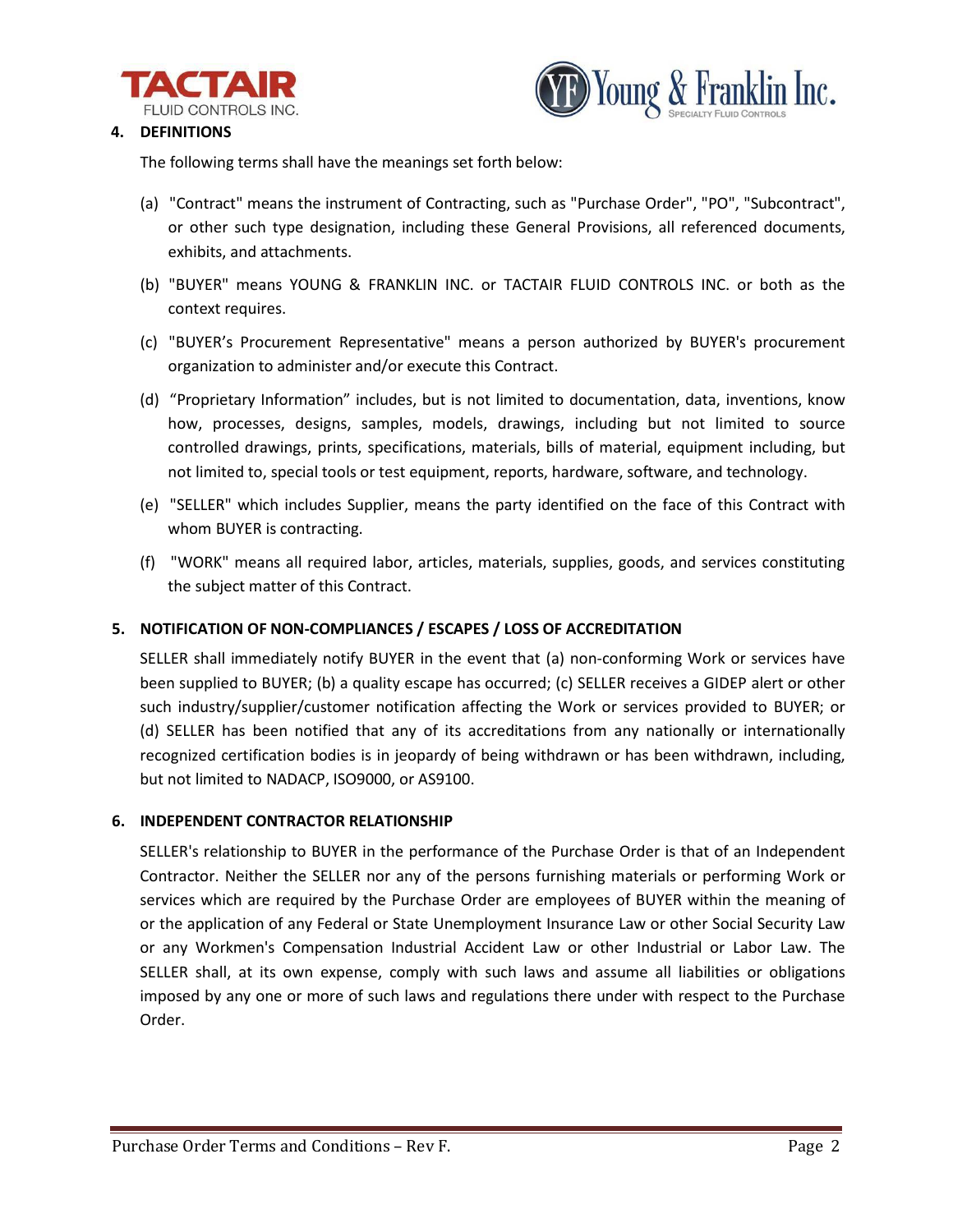



#### **7. ASSIGNMENT AND SUBCONTRACTING**

The Purchase Order or any interest hereunder shall not be assigned or transferred by SELLER without the prior written consent of BUYER. Any assignment of SELLER's Contract rights or delegation of SELLER's duties shall be void, unless prior written consent is given by BUYER. SELLER

shall not subcontract or purchase the furnishing of any of the complete or substantially complete WORK required by the Purchase Order, without the prior written approval of the BUYER.

#### **8. ORDER OF PRECEDENCE**

In the event of an inconsistency between the clauses of the Purchase Order, the inconsistency shall be resolved by giving precedence in the following order: (a) provisions on the face of the Purchase Order; (b) Terms and Conditions; (c) other provisions of the Purchase Order, whether attached or incorporated by reference; and (d) the Specifications.

#### **9. ELECTRONIC CONTRACTING**

The parties agree that if this Purchase Order is transmitted electronically neither party shall contest the validity of this Purchase Order, or any acknowledgement thereof, on the basis that this Purchase Order or acknowledgement contains an electronic signature.

#### **10. CONTRACT DIRECTION**

- (a) The Purchase Order contains all the agreements and conditions of sale and no course of dealing or usage of the trade shall be applicable unless expressly incorporated in the Purchase Order. The terms and conditions contained in the Purchase Order may not be added to, modified, superseded or otherwise altered except by a written modification signed by an authorized representative of the BUYER's Purchasing Department and delivered by BUYER to SELLER.
- (b) Each shipment received by BUYER from SELLER shall be deemed to be only upon the terms and conditions combined in the Purchase Order notwithstanding any terms and conditions that may be contained in any acknowledgment, invoice or other form of SELLER, and notwithstanding BUYER's act of accepting or paying for any shipment or similar act of BUYER.
- (c) Except as otherwise provided herein, all notices to be furnished by the SELLER shall be in writing and sent to the BUYER's Procurement Representative.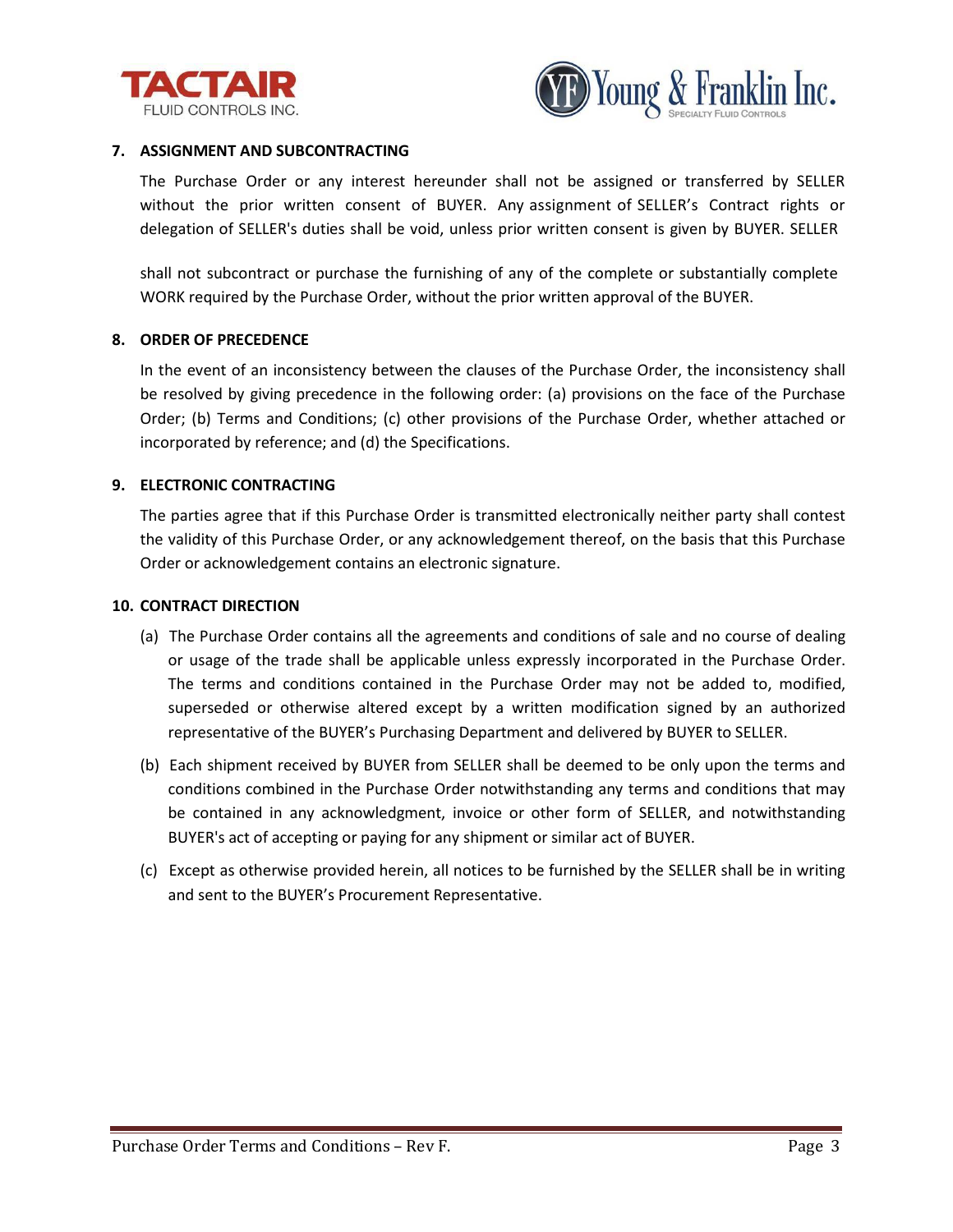



# **11. CHANGES**

- (a) BUYER may at any time by a written order make changes within the general scope of the Purchase Order in any one or more of the following: (i) drawings, designs, or specifications; (ii) method of shipping or packing; (iii) place or time of delivery; and (iv) quantity.
- (b) SELLER shall proceed immediately to perform the Purchase Order as changed.
- (c) If any such changes cause an increase or decrease in the cost of or the time required for the performance of the Purchase Order, an equitable adjustment shall be made in the price or delivery schedule, or both, and the Purchase Order shall be modified in writing accordingly. Any claim for adjustment under this provision must be submitted in writing within fifteen (15) days from the date the change is ordered together with cost or pricing data sufficient to permit evaluation of such claim. Where the cost of property made obsolete or excess as a result of a change is included in the SELLER's claim for adjustment (and supported by inventory schedules

to be submitted within three (3) months from the date of change), the BUYER shall have the right to prescribe the manner of disposition of such property. Failure of the parties to agree upon any adjustment to be made under this clause shall not excuse SELLER from proceeding with the Purchase Order as changed, or directed by an authorized representative of BUYER's Purchasing Department.

(d) This issuance of information, advice, approvals or instructions by BUYER's technical personnel or other representatives shall not affect BUYER's and SELLER's rights and obligations hereunder. No change or modification shall be binding upon BUYER unless the same is in writing signed by an authorized representative of BUYER's Purchasing Department.

# **12. TIMELY PERFORMANCE**

- (a) SELLER's timely performance is a critical element of this Contract.
- (b) If SELLER becomes aware of difficulty or delays in performing the WORK, SELLER shall timely notify BUYER, in writing, giving pertinent details. This notification shall not change any delivery schedule obligations.

# **13. PRICES**

Unless otherwise specified, all prices are firm-fixed and shall include all applicable federal, state and local taxes, duties, tariffs, and similar fees imposed by any government. The price includes all charges for boxing, packing, crating, storage, and dunnage. SELLER warrants that prices charged for Items are not higher than those charged to any other customer, including the Government, for WORK of like grade and quality in similar or lesser quantities.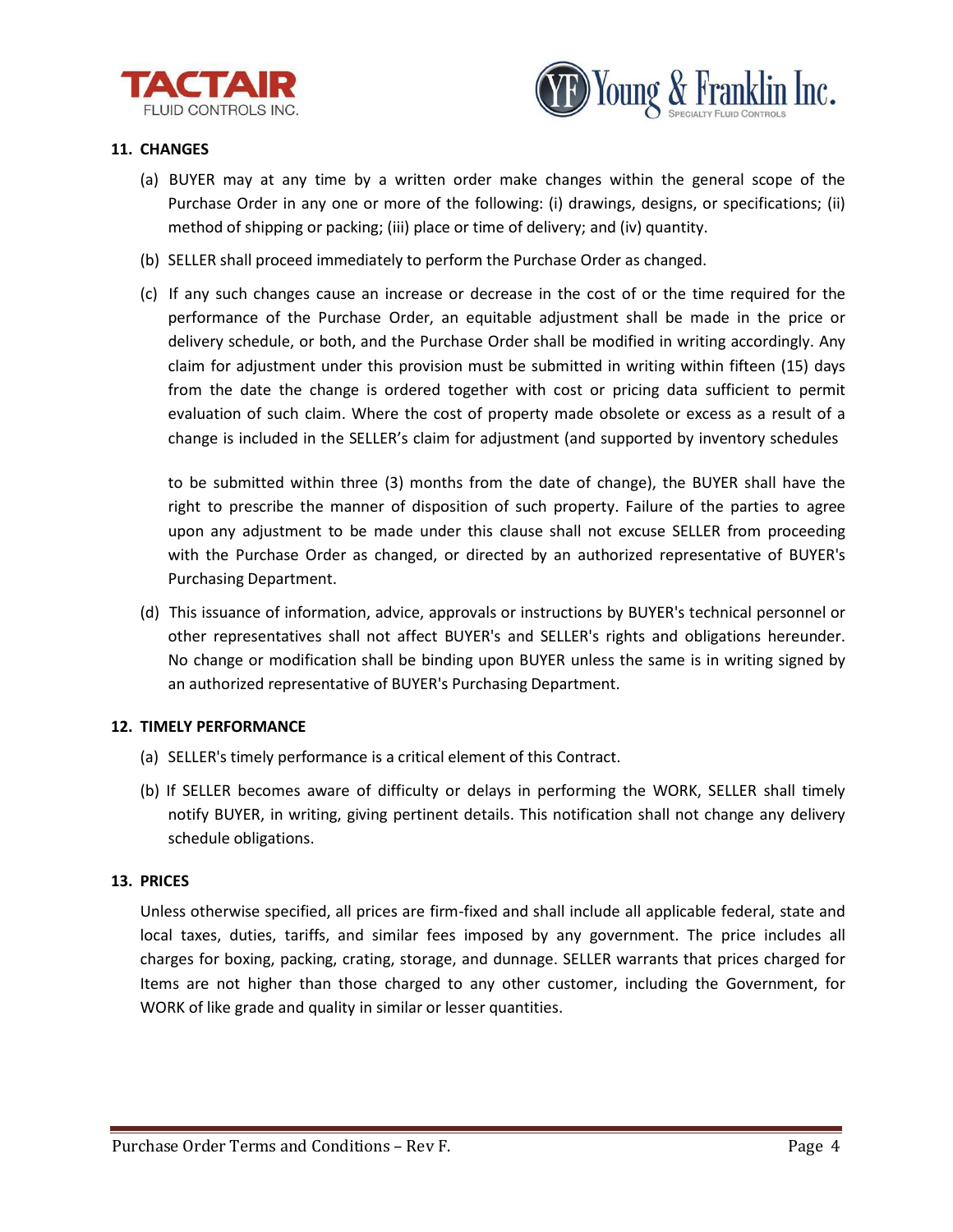



#### **14. INVOICING AND PAYMENT**

- (a) A separate invoice shall be issued to BUYER for each shipment made by SELLER, unless otherwise provided. Terms of payment shall be net thirty (30) days from the latest of the following: (1) BUYER's receipt of the SELLER's proper invoice; (2) scheduled delivery date of the WORK; (3) actual delivery of the WORK; or (4) acceptance of the WORK. Notwithstanding, the above, payment will not be made prior to acceptance of the WORK. Payment shall be deemed to have been made as of the date of mailing BUYER's payment or electronic funds transfer.
- (b) Payments to the SELLER or any authorized assignee of any claim under the Purchase Order shall be subject to reduction or set-off for any present or future claim or claims which BUYER may have against SELLER under this Purchase Order or any other Purchase Order between the parties. SELLER shall promptly notify BUYER of any such overpayments and remit the amount of the overpayment except as otherwise directed by BUYER.

#### **15. DRAWINGS, SPECIFICATIONS AND TECHNICAL INFORMATION**

Drawings, data, designs, inventions and other technical information supplied by BUYER in connection herewith (hereinafter called "Data"), shall remain BUYER's property and shall be

proprietary and held in confidence by SELLER. SELLER agrees to comply with the terms of any Non-Disclosure Agreement with BUYER and to comply with all Proprietary Information markings and restrictive legends applied by BUYER to anything provided hereunder to SELLER. Such Data shall not be reproduced, used or disclosed to others by SELLER without BUYER's prior written consent. Upon completion of Work by SELLER under the Purchase Order, SELLER shall promptly return, unless otherwise directed, all Data to BUYER together with all copies or reprints thereof then in SELLER's possession or control, and SELLER shall thereafter make no further use, either directly or indirectly, of any such Data or any information derived therefrom without BUYER's prior written consent. Any information which SELLER may disclose to BUYER with respect to the design, manufacture, sale or use of the WORK covered by the Purchase Order shall be deemed to have been disclosed as part of the consideration for the Purchase Order, and SELLER shall not assert any claim (other than a claim for patent infringement) against BUYER by reason of BUYER's use thereof.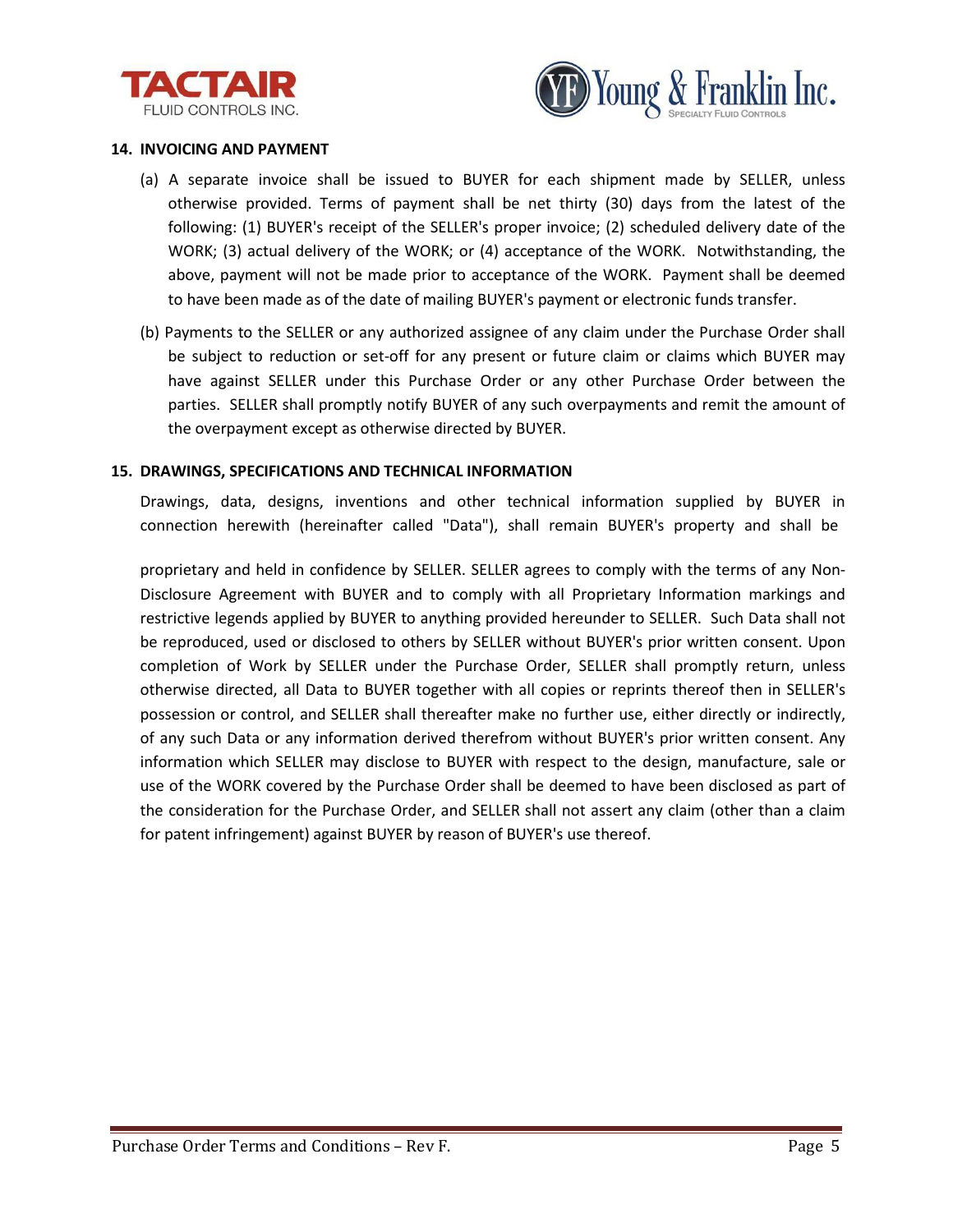



#### **16. FROZEN PLANNING/PROCESSES**

- (a) Some of the parts in our products have critical characteristics, which, if adversely affected by manufacturing process parameters, have the potential to fail, which could cause loss of life or aircraft. Parts with such characteristics have been designated as Special Designated Parts (i.e., Flight Safety, Primary, Critical, Fatigue Controlled, and Frozen Process) and because of their criticality; BUYER has established additional controls for change over their design, manufacturing process and inspection. These controls are intended to eliminate all potential variations in the Special Designated Parts characteristics, which could impact Special Designated Parts integrity or performance.
- (b) BUYER realizes that our supplier base has developed and proven out processes, which will produce the desired characteristics during manufacture. Any unknown or undefined variations from these proven processes could create risk in product performance. Compliance with Frozen Process requirements is an extra barrier against these process deviations. Full supplier support of this program is essential in meeting our goal of achieving the highest possible level of product safety.
- (c) Frozen Planning: Is the solidification of manufacturing plans and process (e.g. materials, manufacturing operations and sequences, sources of supply, required inspections and testing, etc.). Planning is considered frozen upon approval of first article inspection, test, production tests, or upon passing customer approval or acceptance if required. The objective is to ensure that manufacturing practices that have demonstrated acceptability will continue to be used by the supplier. Changes to frozen planning require written YF/TFC Planning Review Board (PRB) approval and may require YF/TFC customer approval. All sub tier suppliers must also be under the same Frozen Planning requirements as described above.
- (d) Once the special designated part/process or sub-tiered performed process has been submitted and accepted for First Article Inspection, all planning documentation such as manufacturing plans, processing plans, inspection check sheets, shop travelers, routers, flow process diagrams,

operations sheets, operation sketches, CNC programs, outside process procedures, and any other documents necessary to manufacture the part/process must be frozen. A detailed listing of the documentation and its frozen revision level shall be submitted to the applicable buyer at YF/TFC for Planning Review Board (PRB) approval. Only then, after YF/TFC PRB approval, will the supplier be authorized to ship first shipment of production parts/process through a PO amendment.

# **17. NEW MATERIALS**

Unless otherwise authorized, the WORK to be delivered hereunder shall consist of new materials, not used, repurposed or reconditioned, remanufactured, or of such age as to impair its usefulness or safety.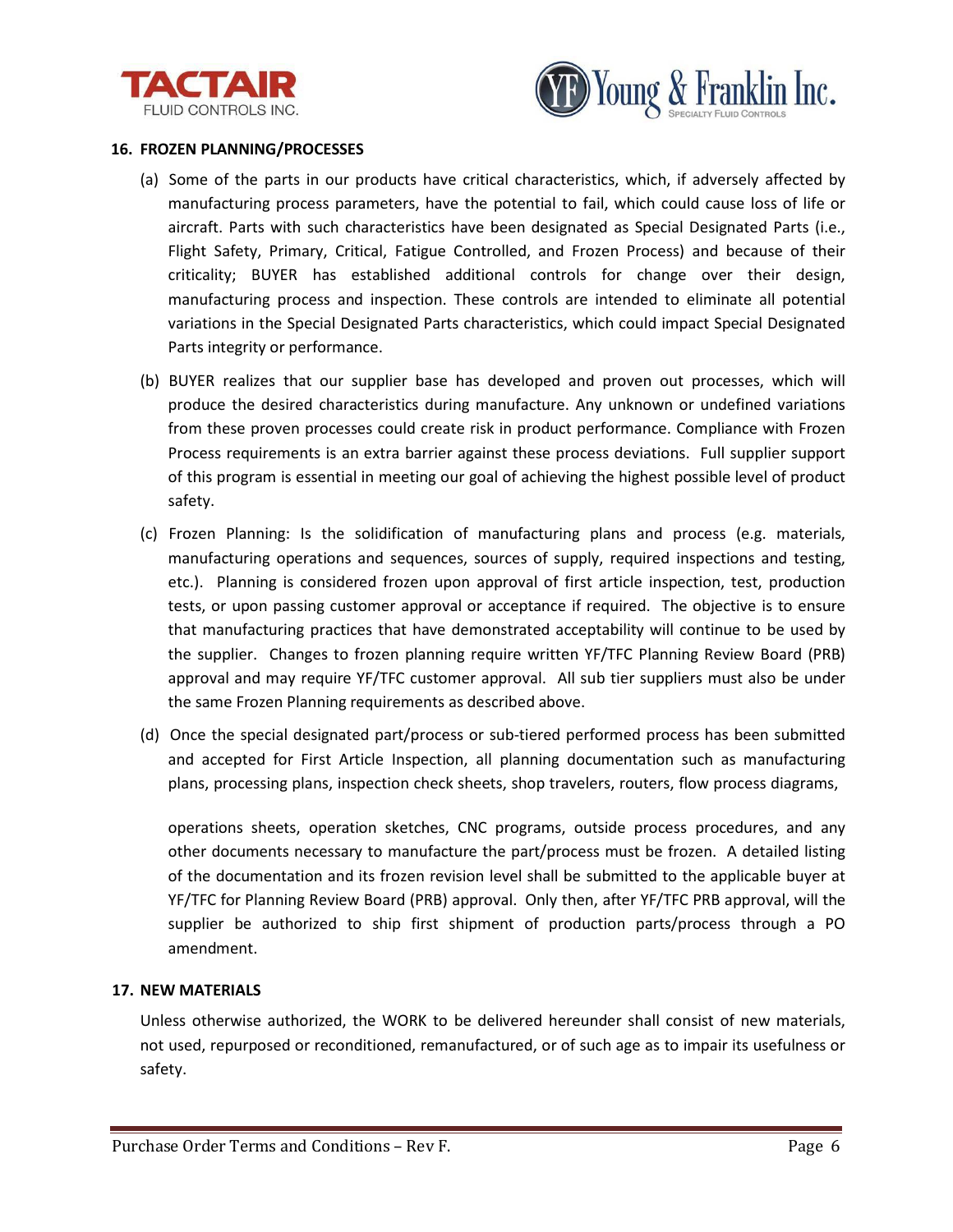



#### **18. QUALITY ASSURANCE SYSTEM AND INSPECTION**

- (a) All Work shall be subject to inspection and test at all times and places, including the period of manufacture, by BUYER and its customers. If any inspection or test is made on SELLER's premises, SELLER, without additional charge shall: (i) provide all reasonable facilities and assistance for the safety and convenience of BUYER and its customer inspectors; (ii) make available to the inspectors copies of all drawings, specifications, and processes applicable to the Work ordered; and (iii) promptly furnish BUYER with any and all resulting inspection certificates. All Work is subject to final inspection and acceptance at BUYER's plant notwithstanding any payment or other prior inspections.
- (b) BUYER may reject and hold at SELLER's expense, subject to SELLER's disposal, all Work not conforming to applicable specifications, drawings, samples, or descriptions. Without limiting any other rights or remedies it may have as provided herein or at law or equity, BUYER, at its option, may, (i) require SELLER to repair or replace at SELLER's expense any item or Work ordered which fails to meet the requirements of the Purchase Order; (ii) require SELLER to refund the price of any such item; (iii) elect to retain and repair any such WORK with an appropriate reduction from the price otherwise due SELLER to offset BUYER's costs of effecting necessary correction; or (iv) recover by offset or otherwise any and all damages and expenses incurred by BUYER as a result of such rejection.
- (c) **Neither final inspection, payment, nor any limitations contained in the warranty clause shall relieve SELLER from responsibility for the correction or replacement of defective Work arising due to fraud, gross negligence, or for latent defects**. No such inspection shall relieve SELLER of its obligations to furnish and warrant all Work in accordance with the requirements of this Purchase Order. BUYER's final inspection and acceptance shall be at destination. SELLER shall maintain an inspection system suitable to BUYER and, unless otherwise specified, meeting the requirements of ISO 9000 or AS9100, and which complies with any other specific quality requirements identified in this Purchase Order.

(d) Records of all quality control inspection Work by SELLER shall be kept complete, maintained for a period of not less than ten (10) years after delivery of Work, and available to BUYER and its customers upon request.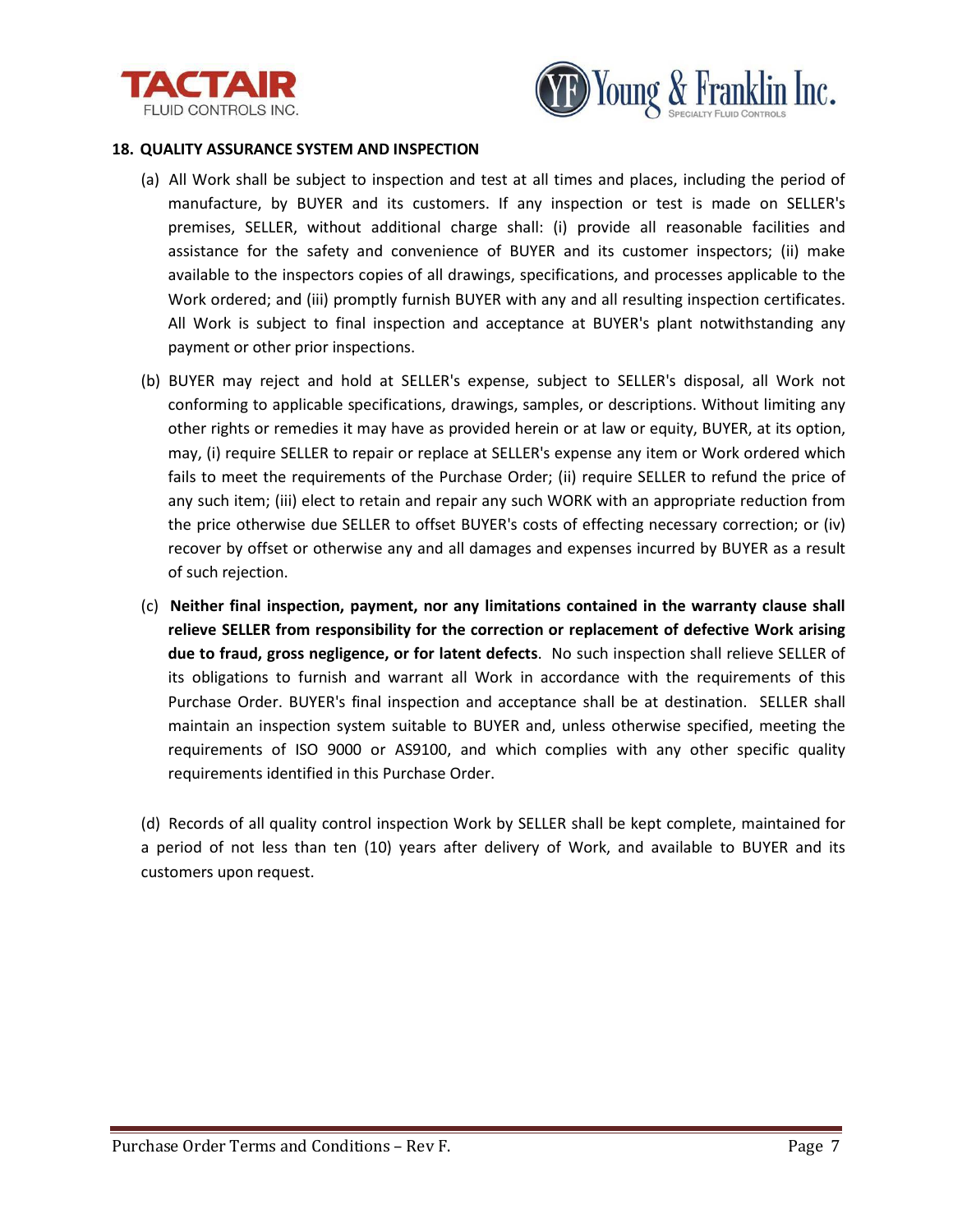



#### **19. COUNTERFEIT PARTS PREVENTION**

- (a) "Counterfeit Work" means Work that is or contains WORK misrepresented as having been designed and/or produced under an approved system or other acceptable method. The term also includes approved Work that has reached a design life limit or has been damaged beyond possible repair, but is altered and misrepresented as acceptable.
- (b) SELLER shall only purchase products to be delivered or incorporated as Work to BUYER directly from the Original Component Manufacturer (OCM)/Original Equipment Manufacturer (OEM) or through the SELLER's approved distributor chain. SELLER is responsible to maintain their list of approved sub-tiers and to verify full traceability paperwork for their distribution chain.
- (c) SELLER shall immediately notify BUYER with the pertinent facts if SELLER becomes aware or suspects that it has furnished Counterfeit Work. When requested by BUYER, SELLER shall provide OCM/OEM documentation that authenticates traceability of the affected WORK to the applicable OCM/OEM.
- (d) In the event that Work delivered under this Purchase Order constitutes or includes Counterfeit Work, SELLER shall, at its expense, promptly replace such Counterfeit Work with genuine Work conforming to the requirements of this Purchase Order. Notwithstanding any other provision in this Purchase Order, SELLER shall be liable for all costs relating to the removal and replacement of Counterfeit Work, including without limitation BUYER's costs of removing Counterfeit Work, of installing replacement WORK and of any testing necessitated by the reinstallation of Work after Counterfeit Work has been exchanged. The remedies contained in this paragraph are in addition to any remedies BUYER may have at law, equity or under other provisions of this Purchase Order.

#### **20. BUYER OWNED OR FURNISHED MATERIAL / TOOLING / EQUIPMENT**

(a) If any BUYER owned or furnished property, including material, tooling, dies, jigs, fixtures, gauges and equipment (hereinafter referred to as "BUYER Owned Property") is identified in the Purchase Order either (i) to be furnished to SELLER by BUYER solely for performance of the Purchase Order, or (ii) to be acquired by SELLER for performance of the Purchase Order, title to such property shall remain with, or shall vest in, upon payment, to the BUYER or its customer. BUYER Owned Property used by SELLER under the terms of this or other of BUYER's Purchase Orders shall not be altered or modified without BUYER's written consent. SELLER agrees that the purchase price stated in the purchase order includes the cost of any such property that is manufactured or acquired in pursuance of the purchase order. Title to BUYER Owned Property shall not be affected by incorporation or attachment to other property. Use of BUYER Owned Property, other than in performance of the Purchase Order, must be authorized in writing by BUYER. With the exception of reasonable wear and tear, SELLER shall bear the risk of loss, destruction of and damage to BUYER Owned Property. SELLER shall clearly mark (if not so marked) all BUYER Owned Property to show its ownership. When instructed by BUYER, SELLER shall deliver the BUYER Owned Property to BUYER, F.O.B. BUYER's plant, at the completion or termination of the Purchase Order.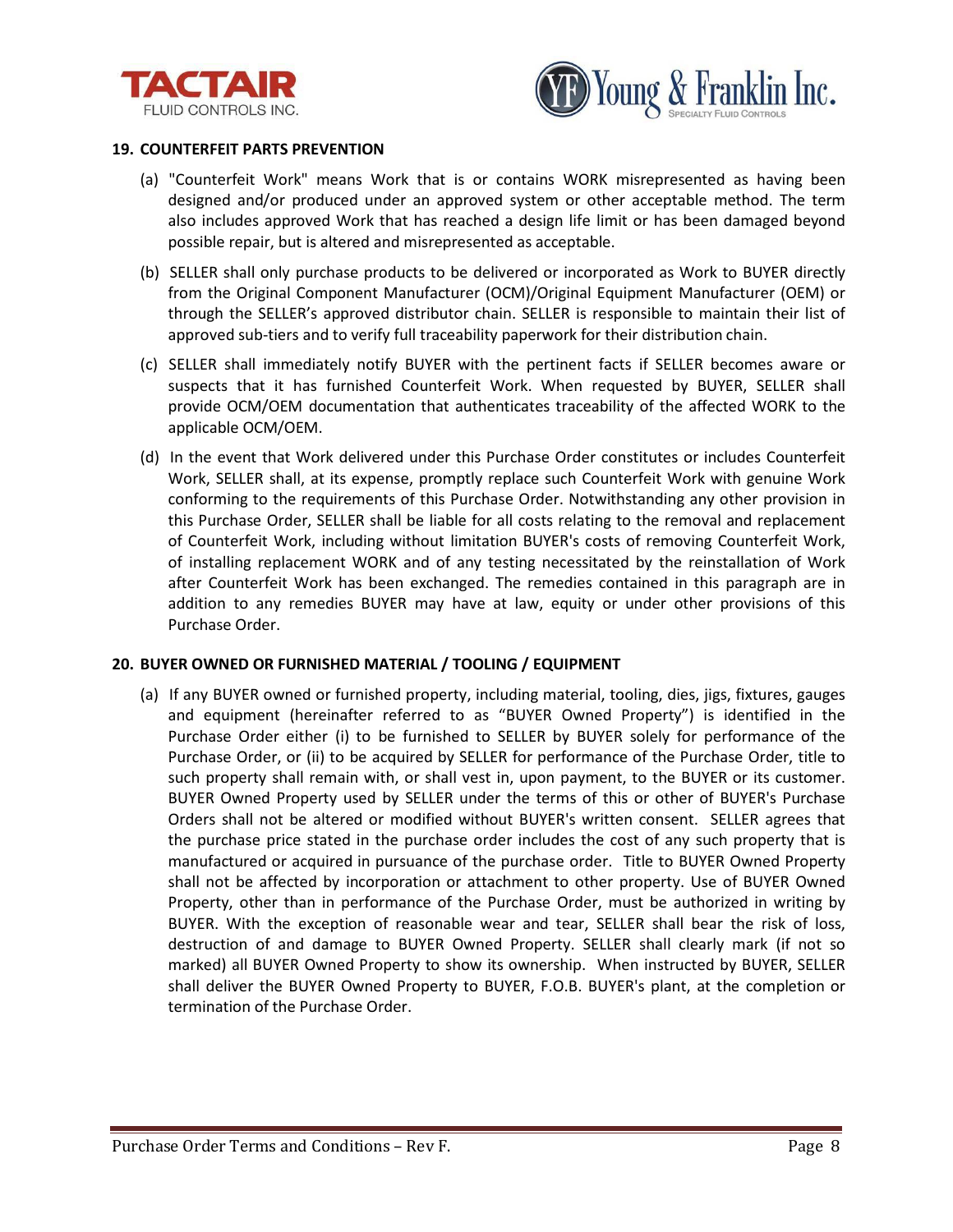



- (b) At no additional cost to BUYER: SELLER shall (i) follow standard industry practices in the identity, maintenance, preservation, and segregation of BUYER Owned Property; (ii) establish and maintain property control records available for inspection by BUYER or its customer at all reasonable times; and (iii) if title to such BUYER Owned Property vests in the U.S. Government, will maintain and control such Government owned property in accordance with FAR Part 45 in effect as of the date hereof, which is incorporated herein by reference.
- (c) When the Purchase Order indicates that the Government is to acquire title to Special Tooling, as such term is defined in FAR 2.101 then title to such Special Tooling shall immediately vest in the United States Government upon SELLER's acquisition or manufacture thereof provided the full cost thereof is charged to the Purchase Order. When the Purchase Order indicates that the United States Government is to acquire title to Special Test Equipment, as such term is defined in FAR 2.101, but does not specify the WORK to be acquired then, title to any Special Test Equipment shall immediately vest in the United States Government upon SELLER's manufacture or acquisition thereof. SELLER shall give BUYER forty (40) days advance written notice of its intention to acquire any Special Test Equipment or components thereof having an item acquisition cost of \$1,000.00 or more. BUYER may then elect to furnish any such Special Test Equipment or any component thereof to SELLER within said forty (40) day period. In the event SELLER has not received such notice within the aforementioned period, SELLER may proceed to acquire such Special Test Equipment or components. If BUYER furnishes any such Special Test equipment or components as a result of the above, the Purchase Order shall be equitably adjusted in accordance with the "Changes" Clause to reflect an appropriate reduction in price resulting from BUYER's furnishing SELLER any such Special Test Equipment or components thereof.
- (d) Upon delivery to it, or manufacture or acquisition by it, of any Special Tooling or Special Test Equipment, title to which is in BUYER or its customer, SELLER assumes the risk and shall be responsible for any loss thereof or damage thereto while in its possession. Unless otherwise directed by BUYER, upon completion or termination of the Purchase Order, SELLER shall hold and preserve such Special Tooling or Special Test Equipment. SELLER shall promptly furnish in suitable form, a list thereof, with a request for disposition instructions. Pending receipt of disposition instructions, SELLER shall store all Special Tooling, and Special Test Equipment free of charge. All Special Tooling, or Special Test Equipment furnished to SELLER by BUYER shall be returned to BUYER in the same condition as it was received with an allowance for normal wear and tear.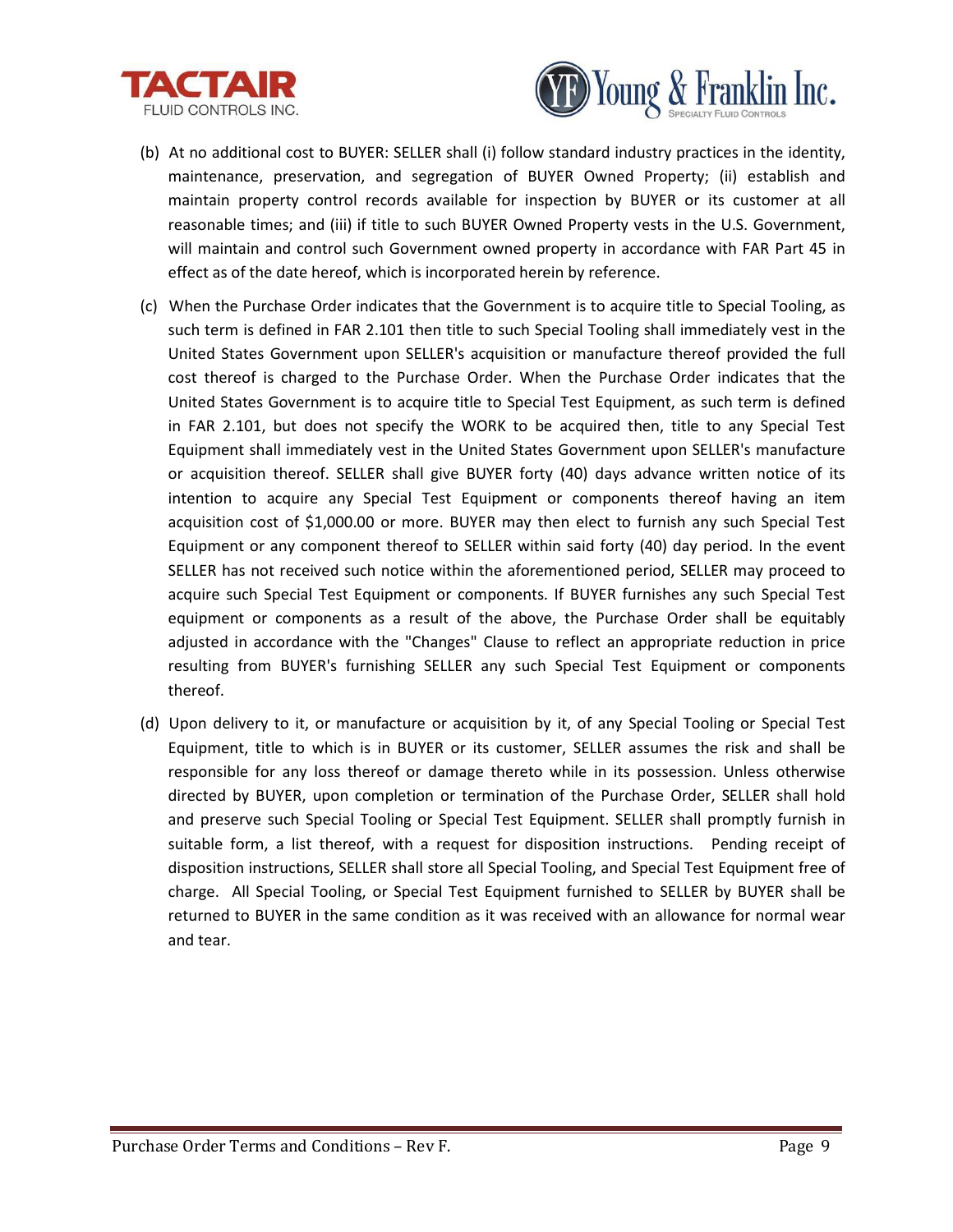



# **21. SUPPLIER OWNED SPECIAL TOOLING / SPECIAL TEST EQUIPMENT**

To preserve BUYER's ability to fulfill current and follow-on orders from its customers, Seller shall not destroy, dispose, sell, modify, or in any way render Special Tooling or Special Test Equipment used to produce Work or perform services for BUYER without first notifying BUYER in writing thirty (30) days prior to making any such disposition. In such cases, BUYER shall have the right, at its sole

discretion, to purchase the Special Tooling and/or Special Test Equipment at mutually agreeable price and terms.

# **22. INTELLECTUAL PROPERTY**

Paragraph (a) is NOT applicable for any item or supply that is a commercial item sold in substantial quantities in the commercial marketplace, and offered to the Government without modification (Commercial Off-The-Shelf).

- (a) SELLER agrees that BUYER shall be the owner of all inventions, technology, designs, works of authorship, mask works, technical information, computer software, business information and other information conceived, developed or otherwise generated in the performance of this Contract by or on behalf of SELLER or any of its employees. SELLER hereby assigns and agrees to assign all right, title, and interest in the foregoing to BUYER, including without limitation all copyrights, patent rights and other intellectual property rights therein and further agrees to execute, at BUYER's request and expense, all documentation necessary to perfect title therein in BUYER. SELLER agrees that it will maintain and disclose to BUYER written records of, and otherwise provide BUYER with full access to, the subject matter covered by this clause and that all such subject matter will be deemed information of BUYER. SELLER agrees to assist BUYER, at BUYER's request and expense, in every reasonable way, in obtaining, maintaining, and enforcing patent and other intellectual property protection on the subject matter covered by this clause.
- (b) SELLER warrants that the WORK performed or delivered under this Purchase Order will not infringe or otherwise violate the intellectual property rights of any third party in the United States or any foreign country. SELLER agrees to defend, indemnify, and hold harmless BUYER and its customers from and against any claims, damages, losses, costs, and expenses, including reasonable attorneys' fees, arising out of any action by a third party that is based upon a claim that the WORK performed or delivered under this Purchase Order infringes or otherwise violates the intellectual property rights of any person or entity.
- (c) To the extent that any pre-existing inventions, technology, designs, works of authorship, mask works, technical information, computer software, and other information or materials are used, included, or contained in the WORK and not owned by BUYER pursuant to this or a previous agreement with SELLER, SELLER grants to BUYER an irrevocable, nonexclusive, world-wide, royalty-free license to: (i) make, have made, sell, offer for sale, use, execute, reproduce, display, perform, distribute (internally or externally) copies of, and prepare derivative works based upon, such pre-existing inventions, technology, designs, works of authorship, mask works, technical information, computer software, and other information or materials and derivative works thereof; and (ii) authorize others to do any, some or all of the foregoing.

Purchase Order Terms and Conditions – Rev F. Page 10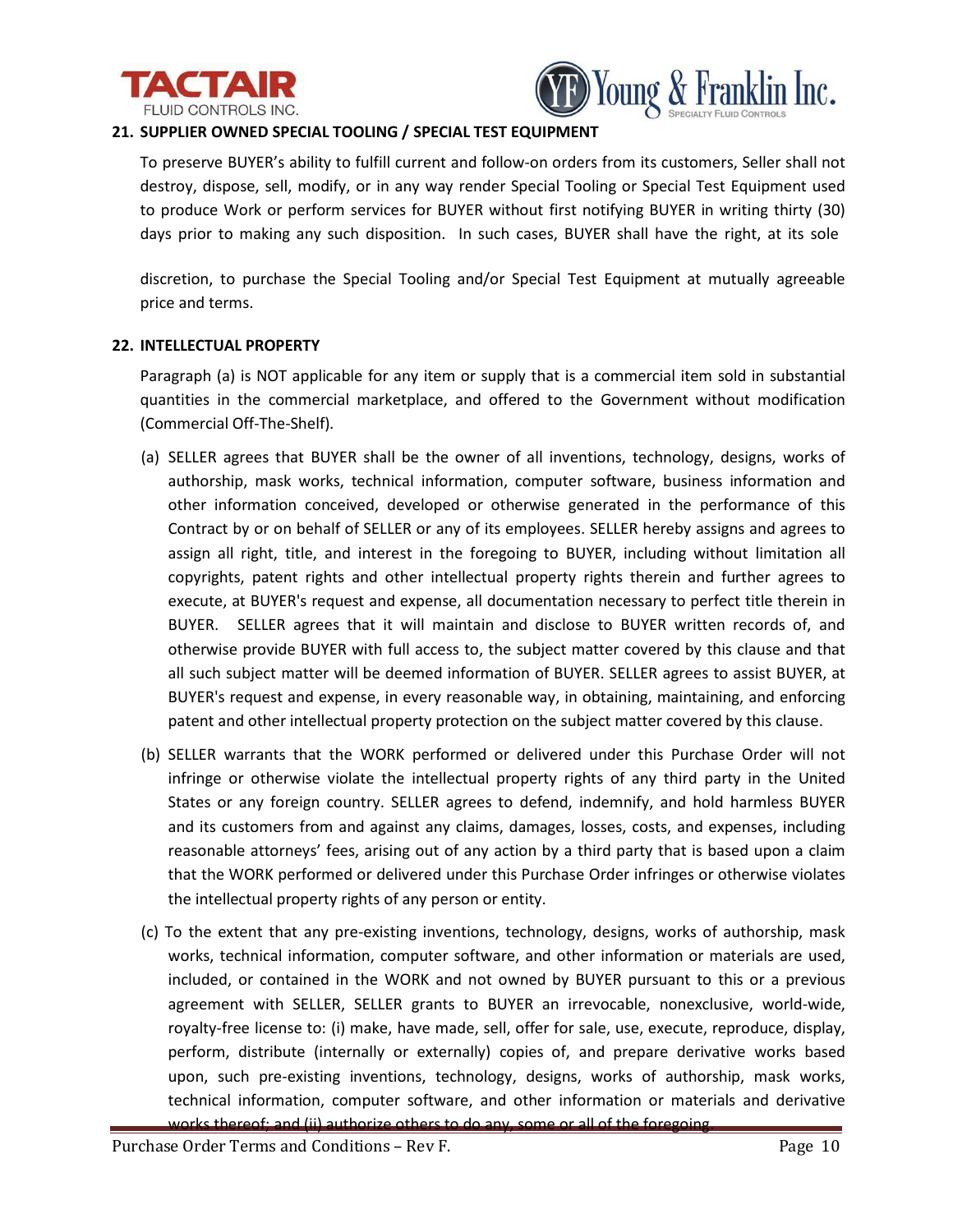



(d) All reports, memoranda or other materials in written form, including machine readable form, prepared by SELLER pursuant to this Purchase Order and furnished to BUYER by SELLER hereunder shall become the sole property of BUYER.

#### **23. BUYER'S RIGHTS IN SELLER'S DATA AND PATENTS**

If at any time during the performances of the Purchase Order (i) SELLER suspends business operations or becomes bankrupt or insolvent, (ii) the Purchase Order is terminated for default of SELLER or (iii) if at any time SELLER, for any reason, discontinues acceptance of follow-on orders of like or similar WORK to those ordered hereunder, BUYER shall have a royalty-free nonexclusive license to use and license third parties to use SELLER's patents, designs, processes, know how, drawings, and technical data relating to the Work and services as defined in the Purchase Order for purposes of producing and selling items required to be supplied by BUYER's existing or follow-on Purchase Orders with its customers. In order to accomplish an orderly transition to BUYER's new source, SELLER further agrees to provide BUYER with necessary technical aid and assistance at reasonable prices. SELLER shall be responsible for the direct costs associated with the transfer to a third party supplier.

#### **24. DELIVERY**

BUYER reserves the right to refuse shipments made in advance of the schedule set forth in the Purchase Order, to return advance shipments at SELLER's expense, and/or to hold any pre-dated Work and pay invoices on such shipments on normal maturity after schedule date. Over shipment allowances, if authorized, will be applied to the entire Purchase Order.

In the event SELLER for any reason anticipates difficulty in complying with the required delivery date, or in meeting any of the other requirements of this Purchase Order, SELLER shall promptly notify BUYER in writing. If SELLER does not comply with BUYER's delivery schedule, BUYER may require delivery by the most expeditious means available and charges resulting from the premium transportation shall be fully prepaid and absorbed by the SELLER. SELLER expressly agrees to bear any liquidated damages which BUYER may be subjected to by virtue of SELLER's late delivery to BUYER. The rights and remedies of the BUYER provided in this clause shall not be exclusive and are in addition to any other rights and remedies provided by law or under this Purchase Order.

Acceptance of late deliveries shall not be deemed a waiver of BUYER's right to hold the SELLER liable for any loss or damage resulting therefrom, nor shall it act as a modification of the SELLER's obligation to make future deliveries in accordance with the delivery schedule set forth in the Purchase Order.

# **25. TITLE AND RISK OF LOSS**

Title to and all risk of loss of or damage to Work to be delivered hereunder shall remain on SELLER until such Work is delivered to BUYER and accepted by BUYER at the destination specified on the face of the Purchase Order. SELLER shall bear all risk of loss or damage to Work rejected by BUYER, after notice of rejection until such Work is returned to SELLER, except for loss, destruction or other damage to such rejected Work resulting from the gross negligence of officers, agents, or employees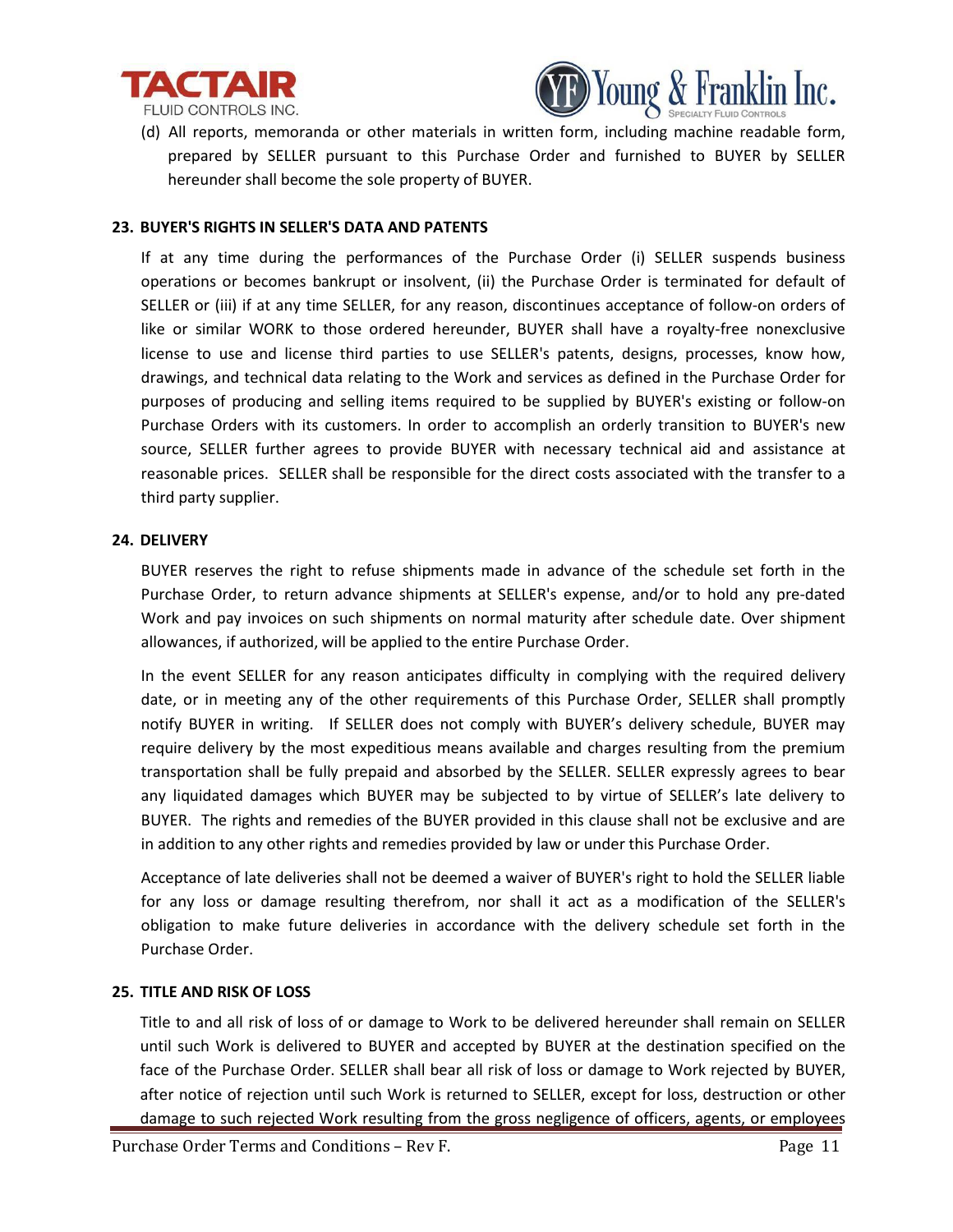



of BUYER acting within the scope of their employment. Passing of title upon delivery shall not constitute acceptance of the WORK by BUYER. All WORK to be delivered hereunder and all property to be returned to BUYER shall be free and clear of any and all liens and encumbrances whatsoever.

### **26. PACKING, MARKING AND SHIPPING**

SELLER shall comply with the latest version of BUYER's Supplemental Packaging Requirements, which can be found at either [www.tactair.com/support/supplier,](http://www.tactair.com/support/supplier) or at [www.yf.com/support.cfm.](http://www.yf.com/support.cfm)

#### **27. WARRANTY**

SELLER warrants that its Work shall conform to BUYER's specifications and to any drawings, samples, performance requirements or other descriptions furnished by BUYER, and, if ordered to SELLER's design or descriptive literature, will be fit and sufficient for the purpose intended. In any event, all Work will be new, merchantable, free from defects in material and workmanship, free from liens or encumbrances on title and with regard to WORK designed by SELLER, free from defects in design and if the WORK contains, hardware, software and firmware products, be able to accurately process date/time data (including, but not limited to, calculating, comparing, and sequencing all times and dates), and are free of viruses and other sources of network corruption. Such warranties, together with SELLER's service warranties and guarantees, if any, shall survive inspection, test, acceptance of, and payment for the Work and shall run to BUYER, its successors, assigns and customers. BUYER may, at its option, either return for credit or require prompt correction or replacement of the defective or nonconforming WORK or part thereof. Return to SELLER of such WORK and delivery to BUYER of any corrected or replaced WORK shall be at SELLER's expense. Except for latent defects, fraud or such gross mistakes as amount to fraud, WORK required to be corrected or replaced shall be subject to the provisions of this clause and the inspection clause in a manner and to the same extent as WORK originally delivered under the Purchase Order. Except for design defects where there is no time limitation on the warranty, SELLER's obligations under this clause shall apply to such defects and nonconformance as occur within five (5) years from date of final acceptance, of the Work to BUYER or to BUYER's customer, whichever is later. All warranties, express and implied, shall be construed as conditions as well as promises, and shall not be deemed to be exclusive.

# **28. EXPORT COMPLIANCE**

- (a) Items, including any associated drawings or technical data, sent to the SELLER or to be delivered under this Purchase Order could be subject to U.S. Export Control laws and / or controlled by the US International Traffic in Arms Regulations (ITAR) 22 CFR Part 120-130. Items not specifically classified by BUYER on this Purchase Order as military items subject to ITAR control are assumed to be commercial items. Where SELLER maintains the design authority, SELLER agrees to notify BUYER if any deliverable under this Purchase Order is a Defense Article within the meaning of the International Traffic in Arms Regulations, 22 CFR 120-130 (ITAR).
- (b) SELLER agrees to comply with all applicable U.S. export control laws and regulations, specifically including, but not limited to, the requirements of the Arms Export Control Act, 22 U.S.C.2751- 2794, including the International Traffic in Arms Regulation (ITAR), 22 C.F.R. 120 et seq.; and the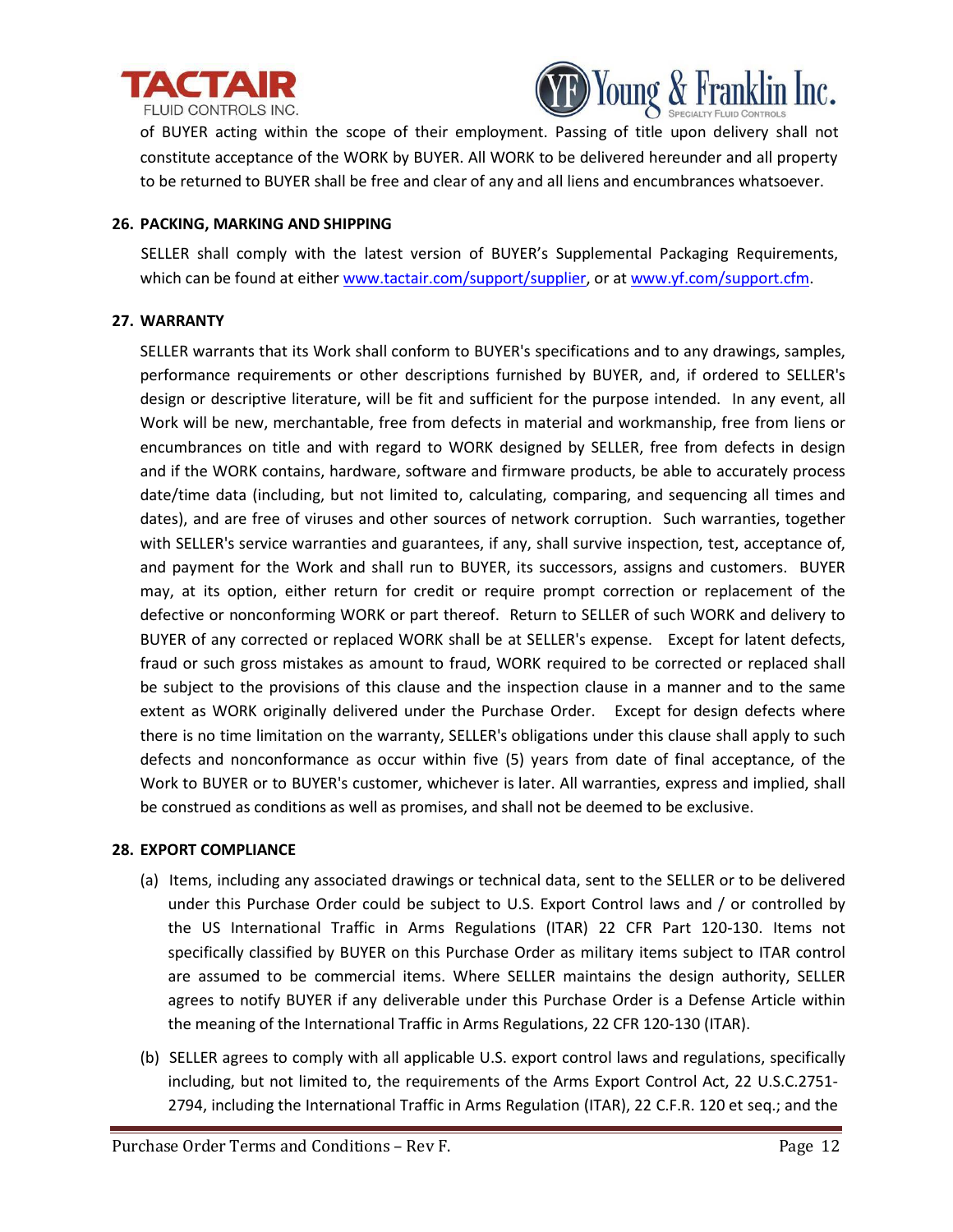



Export Administration Act, 50 U.S.C. app. 2401-2420, including the Export Administration Regulations, 15 C.F.R. 730-774; including the requirement for obtaining any export license or agreement, if applicable. Without limiting the foregoing, SELLER agrees that it will not transfer any export controlled item, data, or services, to include transfer to foreign persons employed by or associated with, or under Contract to SELLER or SELLER's lower-tier suppliers, without the authority of an export license, agreement, or applicable exemption or exception.

- (c) SELLER agrees to notify BUYER if any deliverable under this Purchase Order is restricted by export control laws or regulations. Unless otherwise specified by SELLER, SELLER warrants that no deliverable supplied under the Purchase Order is a Defense Article as defined by CFR 120.6
- (d) SELLER shall immediately notify the BUYER Procurement Representative if SELLER is, or becomes, listed in any Denied Parties List or if SELLER's export privileges are otherwise denied, suspended or revoked in whole or in part by any U.S. Government entity or agency.
- (e) If SELLER is engaged in the business of either exporting or manufacturing (whether exporting or not) Defense Articles or furnishing defense services, SELLER represents that it is registered with the Office of Defense Trade Controls, as required by the ITAR, and it maintains an effective export/import compliance program in accordance with the ITAR.
- (f) Where SELLER is a signatory under a BUYER export license or export agreement (e.g., TAA, MLA), SELLER shall provide prompt notification to the BUYER Procurement Representative in the event of changed circumstances including, but not limited to, ineligibility, a violation or potential violation of the ITAR, and the initiation or existence of a U.S. Government investigation, that could affect the SELLER's performance under this Purchase Order.
- (g) SELLER shall be responsible for all losses, costs, claims, causes of action, damages, liabilities and expense, including attorneys' fees, all expense of litigation and/or settlement, and court costs, arising from any act or omission of SELLER, its officers, employees, agents, suppliers, or subcontractors at any tier, in the performance of any of its obligations under this clause.

# **29. CONFLICT MINERALS**

Upon execution of this Agreement, SELLER represents and warrants that the Product(s) supplied to BUYER does not contain any Conflict Minerals that originate from the Democratic Republic of the Congo (DRC), or any adjoining country, as per applicable United States regulation. SELLER further represents and warrants that it has received the same representation herein from its Subcontractors, as appropriate. SELLER must promptly notify BUYER in writing if at any stage of manufacturing or production it becomes aware that any Conflict Minerals from the DRC or any adjoining country are incorporated into the Product(s) delivered to BUYER. In such case, SELLER must immediately provide to BUYER a full report in the form requested by BUYER of the referred Conflict Minerals(s) and origin.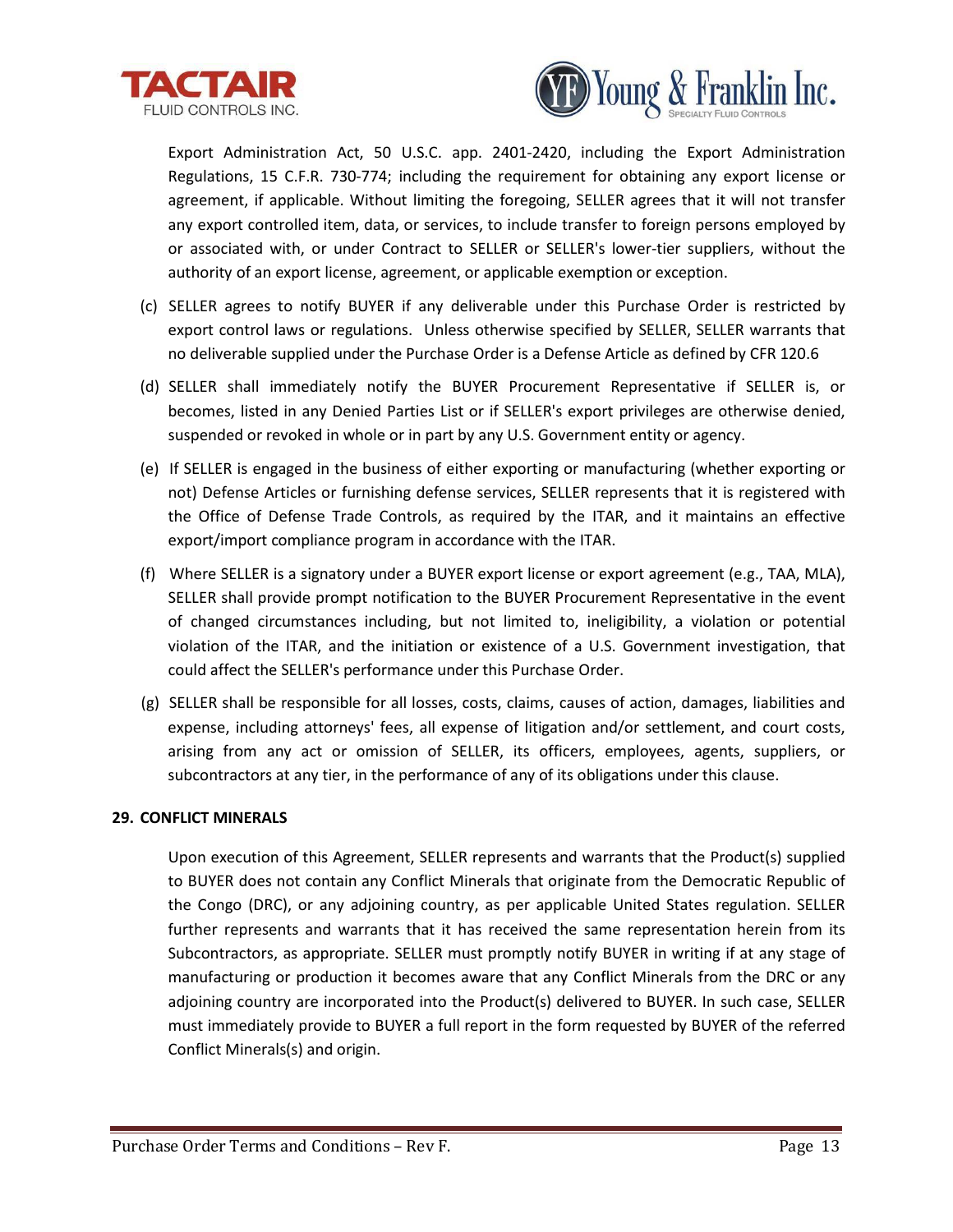



Conflict Minerals are defined as cassiterite, columbite-tantalite, gold and wolframite, as well as their derivatives and other minerals that the US Secretary of State may designate in the future.

#### **30. FORCE MAJEURE AND DELAY**

- (a) Whenever any event, including an actual or potential labor dispute, is delaying or threatens to delay the timely performance of the Purchase Order, SELLER shall immediately give notice thereof, including all relevant information with respect thereto, to BUYER. SELLER shall insert the substances of this clause, including this sentence, in any Purchase Order hereunder.
- (b) Neither party shall be responsible for any failure or delay in the performance of this Agreement or any Purchase Order resulting from causes beyond its reasonable control and occurring without its fault or negligence, including, but not limited to, unforeseeable events such as acts of God, acts of Government, war, court order, riots, natural disasters, labor strikes, and lockouts. The delayed party shall give timely notice to the other of any such event and shall use all reasonable efforts to avoid or remove the cause and resume performance with minimum delay. The parties shall jointly prepare a contingency plan to address the potential impact of any such event.

#### **31. STOP WORK**

- (a) SELLER shall stop WORK for up to ninety (90) days in accordance with any written notice received from BUYER, or for such longer period of time as the parties may agree and shall take all reasonable steps to minimize the incurrence of costs allocable to the WORK during the period of WORK stoppage.
- (b) Within such period, BUYER shall either terminate in accordance with the provisions of this Purchase Order or continue the WORK by written notice to SELLER. In the event of a continuation, an equitable adjustment in accordance with the principles of the "Changes" clause shall be made to the price, delivery schedule, or other provision(s) affected by the WORK stoppage, if applicable, provided that the claim for equitable adjustment is made within thirty (30) days after date of notice to continue.

#### **32. TERMINATION FOR CONVENIENCE**

(a) BUYER may terminate the Purchase Order for its convenience specifying the extent of termination and the effective date. In the event of such termination, SELLER shall immediately stop all Work hereunder and shall immediately cause any and all of its suppliers and subcontractors to cease work. BUYER shall reimburse SELLER only for direct and substantiated costs associated with an early termination for components or products that cannot be resold or repurposed. In the event of a termination for convenience, no claim will be allowed for any manufacture or procurement in advance of SELLER's normal lead time unless there has been prior written consent by BUYER. SELLER shall continue all WORK not terminated.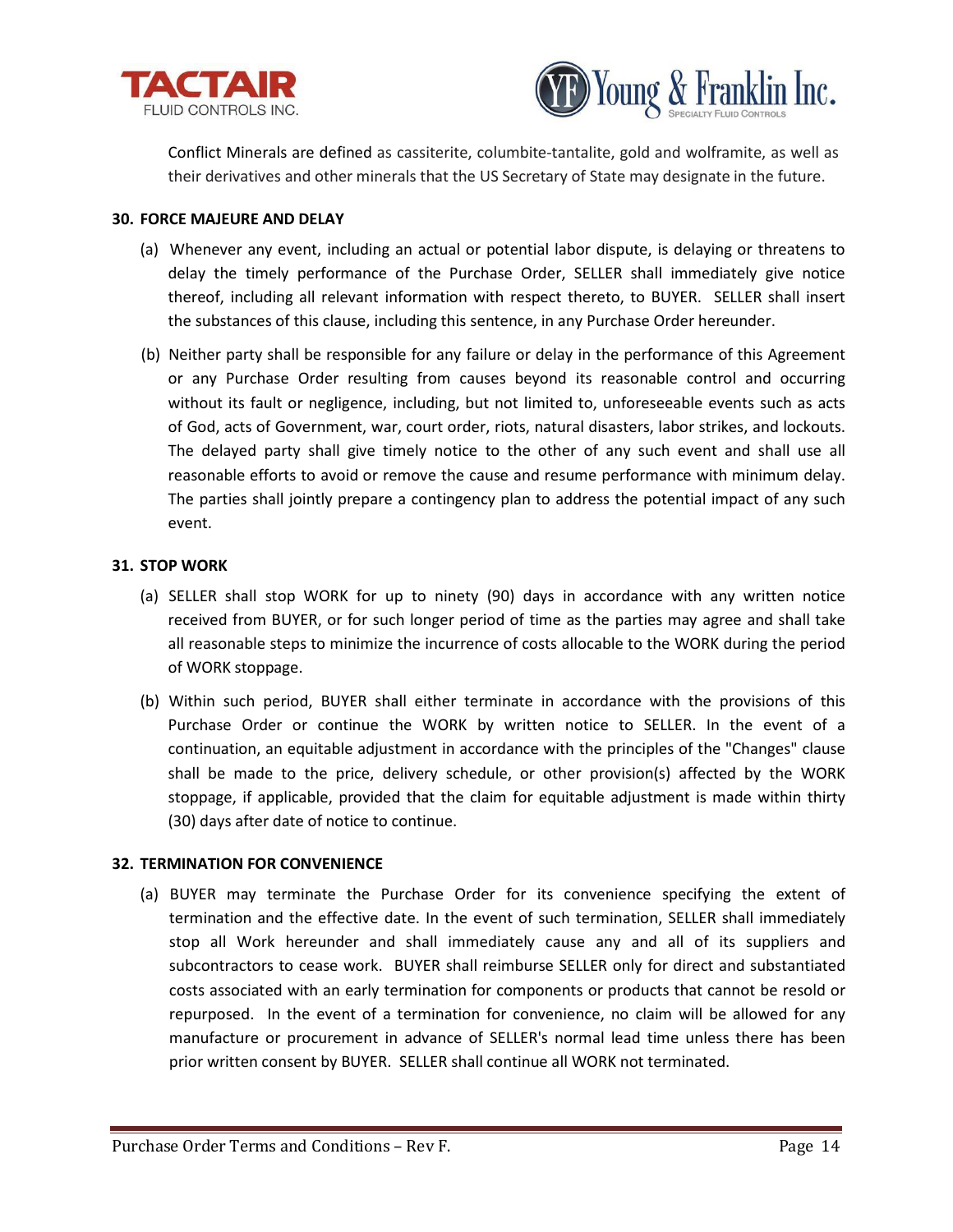



- (b) For U.S. Government Purchase Orders, such termination shall be in accordance with FAR 52.249- 1 or FAR 52.249-2 as in effect on the date of the Order. The terms "Government" and "Contracting Officer" mean BUYER and the term "Contractor" means SELLER, except if the Purchase Order is terminated as a result of a termination for convenience issued by the Government, the term "Government" does not change in FAR 52.249-2 paragraphs b(4), (6), (8) and (m). If the Purchase Order is terminated for convenience solely by BUYER, audits and examination of records, as required by BUYER shall be performed by BUYER and/or a mutually acceptable independent audit agency, the expense of which shall be shared equally by BUYER and SELLER. In FAR 52.249-2 paragraph (e), delete "1 year" and substitute "3 months" therefore.
- (c) BUYER shall not be liable for consequential, special, indirect, incidental, punitive or exemplary damages, costs, expenses, or losses (including, without limitation, lost profits, unabsorbed overhead, and opportunity costs) nor shall BUYER be liable for any claim or demand against SELLER by any Third Party in connection with such termination for convenience. The provisions of this paragraph shall apply regardless of the form of action, damage, claim, liability, cost, expense, or loss, whether in Purchase Order, statute, tort (including, without limitation, negligence), or otherwise.

# **33. TERMINATION FOR DEFAULT**

- (a) Time is of the essence of this Purchase order. BUYER may by written notice of default to SELLER terminate the whole or part of this contract in any one of the following circumstances: (i) if SELLER fails to perform within the time specified herein or any extension thereof, except in instances of delay which are due to causes beyond the reasonable control and without the fault or negligence of SELLER and all of its suppliers, direct or indirect at every subcontract level; (ii) if SELLER fails to perform any of the other agreed provisions of this contract, or so fails to make progress as to endanger performance of this contract in accordance with its terms, (iii) if SELLER, in BUYER's sole judgment, violates any provision of Article 38 Business Conduct and Ethics; (iv) files or has filed against it a petition in bankruptcy; or (v) becomes insolvent or suffers a material adverse change in financial condition.
- (b) If the termination results from circumstances (i) and (ii) above, and SELLER does not cure such failure within a period of ten (10) days or such longer period as BUYER may authorize in writing after receipt of notice from BUYER specifying such failure, BUYER may procure, upon such terms as it shall deem appropriate, Work and services similar to those so terminated, in which case SELLER shall continue performance of this Purchase Order to the extent not terminated and shall be liable to BUYER for any excess costs for such similar suppliers or services. As an alternate remedy, and in lieu of termination for default, BUYER, at its sole discretion, may elect: (i) to extend the contract delivery schedule and/or (ii) to waive other deficiencies in SELLER's performance, in which case an equitable reduction in the Purchase Order price shall be negotiated.
- (c) Following a termination for default of this Purchase Order, SELLER shall be compensated only for WORK actually delivered and accepted. BUYER may require SELLER to deliver to BUYER any Work and materials, manufacturing materials, and manufacturing drawings that SELLER has specifically produced or acquired for the terminated portion of this Purchase Order. BUYER and SELLER shall agree on the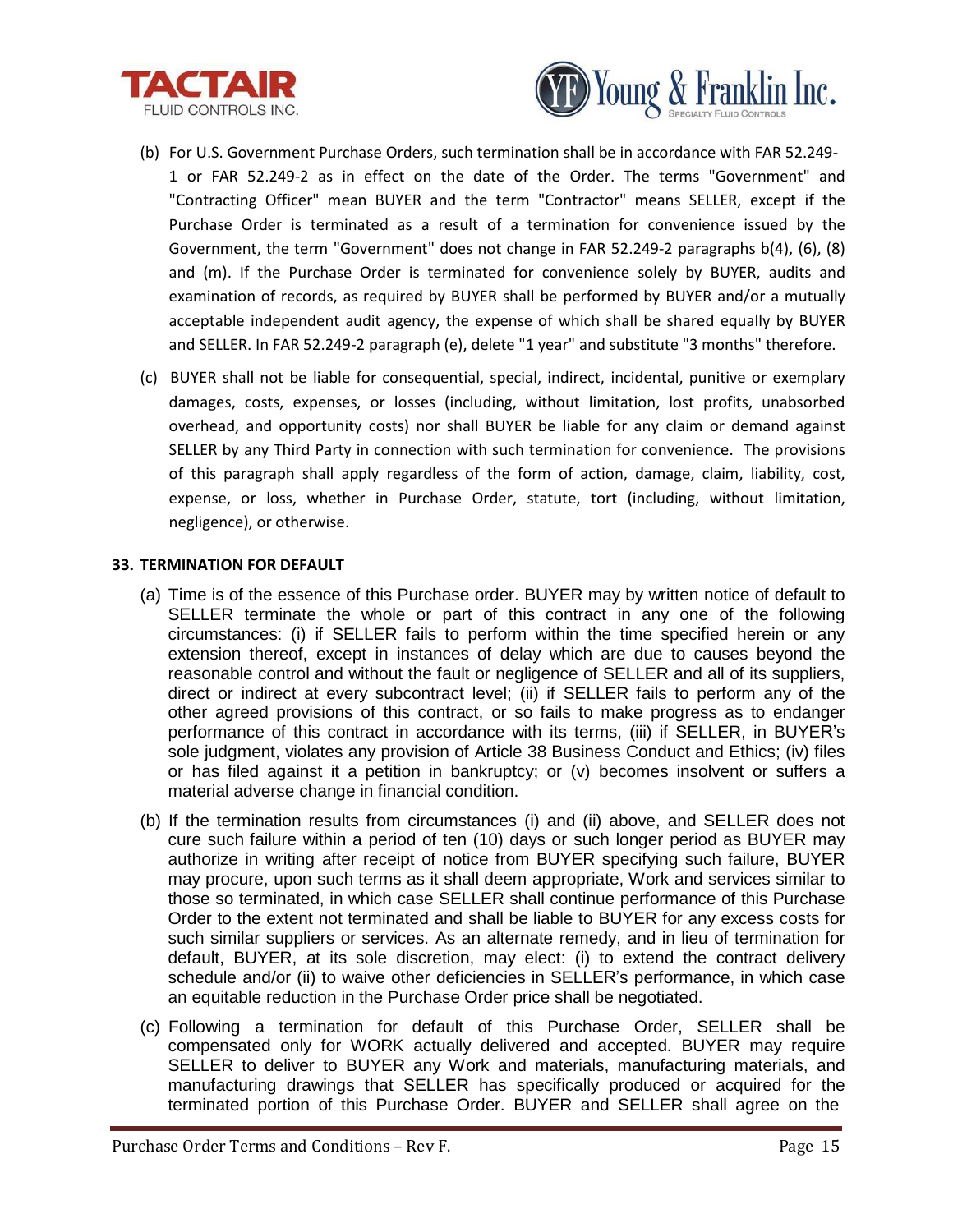



amount of payment for these other deliverables.

(d) Upon the occurrence and during the continuation of a default, BUYER may exercise any and all rights and remedies available to it under applicable law and equity, including without limitation, cancellation of this Purchase Order. If after termination for default under this Purchase Order, it is determined that SELLER was not in default, such termination shall be deemed a termination for convenience.

# **34. FALSE CLAIMS AND INDEMNITY**

The SELLER shall indemnify the BUYER for any costs or damages incurred and any payments made by BUYER resulting from false claims submitted by the SELLER under the Purchase Order or as a result of a SELLER's misrepresentation of fact or fraud relating to any claim or dispute arising under or related to the Purchase Order.

#### **35. INDEMNIFICATION AND INSURANCE**

- (a) SELLER shall be responsible for and hold harmless BUYER and its customers from and against all losses, costs, claims, causes of action, damages, liabilities, and expenses, including reasonable attorneys' fees, all expenses of litigation and/or settlement, and court costs, arising from any act or omission of SELLER, its officers, employees, agents, suppliers, or subcontractors at any tier, in the performance of any of its obligations under this Contract.
- (b) If, in the course of the performance of the Purchase Order, SELLER, its agents, employees, or sub-tier suppliers enter upon premises occupied by or under control of BUYER or any of its customers or suppliers, SELLER shall take all necessary precautions to prevent occurrences of any injury, including death, to any person or any damage to any property arising out of any act or omissions of SELLER, its agents, employees, or sub-tier suppliers. SELLER shall indemnify, defend and hold BUYER harmless from and against, any liability, losses, damages, claims and expenses arising out of or connected with any act or omission of the SELLER, its agents, employees, or sub-tier suppliers except for injury or damage due solely to BUYER's gross negligence or willful misconduct.
- (c) SELLER shall maintain general liability, property damage, Workers' Compensation, and automobile liability insurance as will protect BUYER from any such risks. The minimum required amounts are as set forth below, unless otherwise agreed in writing between the parties:
	- Workers' Compensation covering all SELLER Personnel in accordance with applicable Statutory requirements and Employer's Liability Insurance in an amount of not less than \$1,000,000 per accident for bodily injury by accident, \$1,000,000 policy limit by disease and \$1,000,000 per employee for bodily injury by disease.
	- Automobile liability, including owned or rented automobiles, with minimum limits of \$1,000,000 per occurrence and \$1,000,000 annual aggregate.
	- Commercial General Liability Insurance written on an occurrence form including coverage for bodily injury, property damage, products and completed operations, personal injury, advertising injury and contractual liabilities arising out of any and all services provided by Agency under this Agreement with minimum limits of \$1,000,000 per occurrence and \$2,000,000 annual aggregate.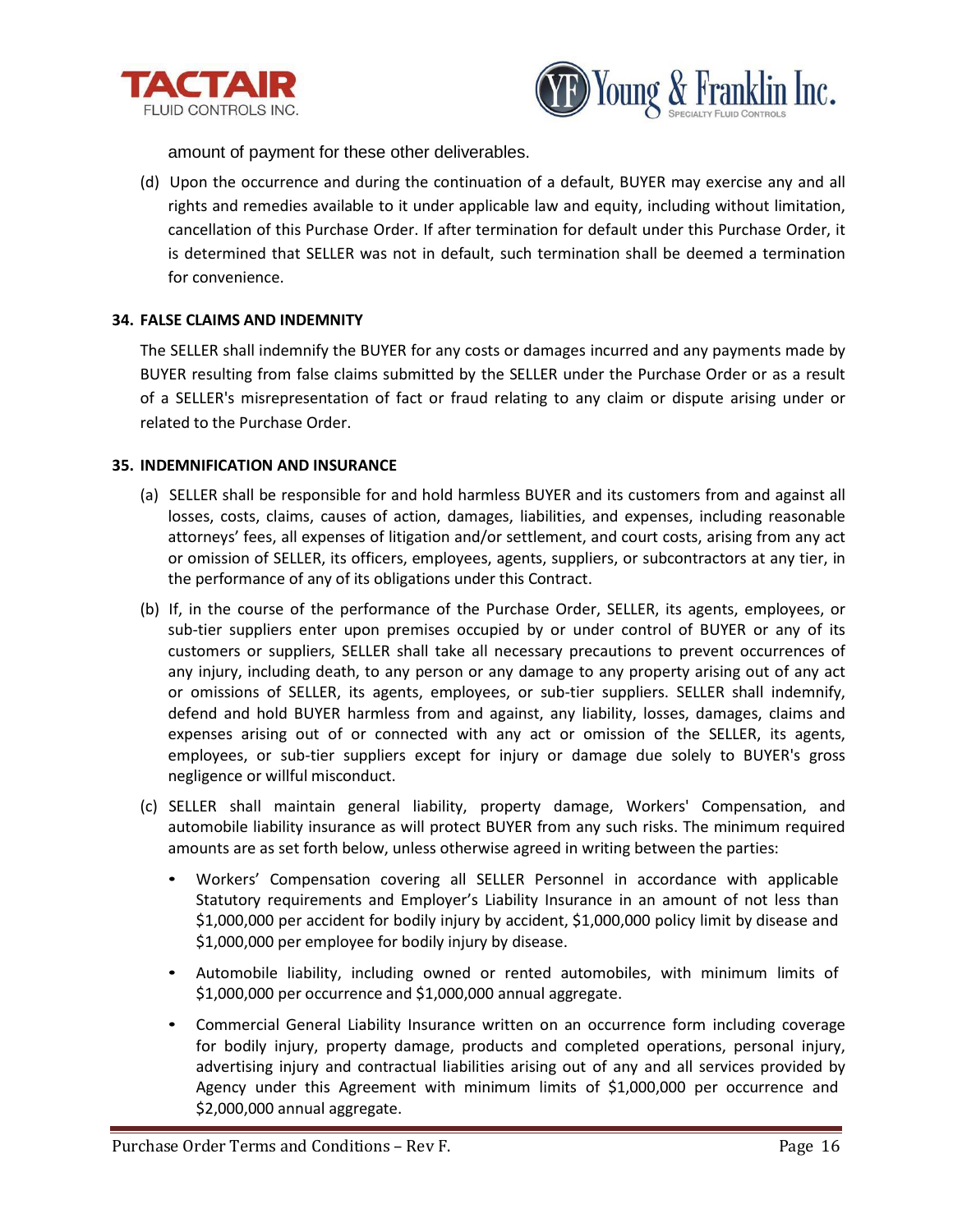



- Umbrella/Excess Liability with policy limits of not less than \$3,000,000 per occurrence and annual aggregate, as excess over general liability, automobile liability and employer's liability. In addition to including the general policy provisions required below, the terms and conditions of the policy must be at least as broad as the underlying general liability, automobile liability and employers' liability policies required herein.
- Upon BUYER's request, SELLER shall provide a certificate of insurance

### **36. LIMITATIONS OF LIABILITY**

Notwithstanding any other provision of the Purchase Order, BUYER's maximum liability to SELLER shall not exceed the purchase price of the Purchase Order. Any action against BUYER under the Purchase Order or related to its subject matter must be brought within one year after the cause of action accrues. If BUYER breaches or otherwise fails to perform any obligations under the Purchase Order, BUYER shall not be liable for consequential, special, indirect, incidental, punitive or exemplary damages, costs, expenses, or losses (including, without limitation, lost profits and opportunity costs) nor shall BUYER be liable for any claim or demand against SELLER by any Third Party. The provisions of this paragraph shall apply regardless of the form of action, damage, claim, liability, cost, expense, or loss, whether in Purchase Order, statute, tort (including, without limitation, negligence), or otherwise.

# **37. ADVERTISING / RELEASE OF INFORMATION**

Unless the prior written consent of BUYER is obtained, SELLER shall not in any manner advertise or publish or release for publication any statement mentioning BUYER or the fact that SELLER has furnished WORK and/or services to BUYER required by the Purchase Order, or quote the opinion of any employees of BUYER. SELLER shall not disclose any information relating to the Purchase Order, except to the extent necessary for performance. BUYER shall be solely responsible for all liaison and coordination with the BUYER's customer, including the U. S. Government, as it affects the Purchase Order.

#### **38. APPLICABLE LAW AND DISPUTES**

- (a) SELLER, in the performance of this Contract, agrees to comply with all applicable local, state, and federal laws, orders, rules, regulations, and ordinances. SELLER shall procure all licenses/permits, pay all fees, and other required charges and shall comply with all applicable guidelines and directives of any local, state, and/or federal governmental authority. SELLER shall indemnify, defend and hold BUYER harmless from, and reimburse it for any and all costs, damages and expenses (including reasonable attorneys' fees) suffered or occasioned to it through any failure of SELLER to comply with any laws, orders, rules, regulations or ordinances.
- (b) The laws of the State of New York, (without regards to its conflicts of laws provisions) shall govern any dispute arising under or related to the Purchase Order. However, if the Purchase Order is placed under a U.S. Government prime or higher tier Purchase Order, the Federal Law of Government Contracts as enumerated and applied by the Federal courts and the Agency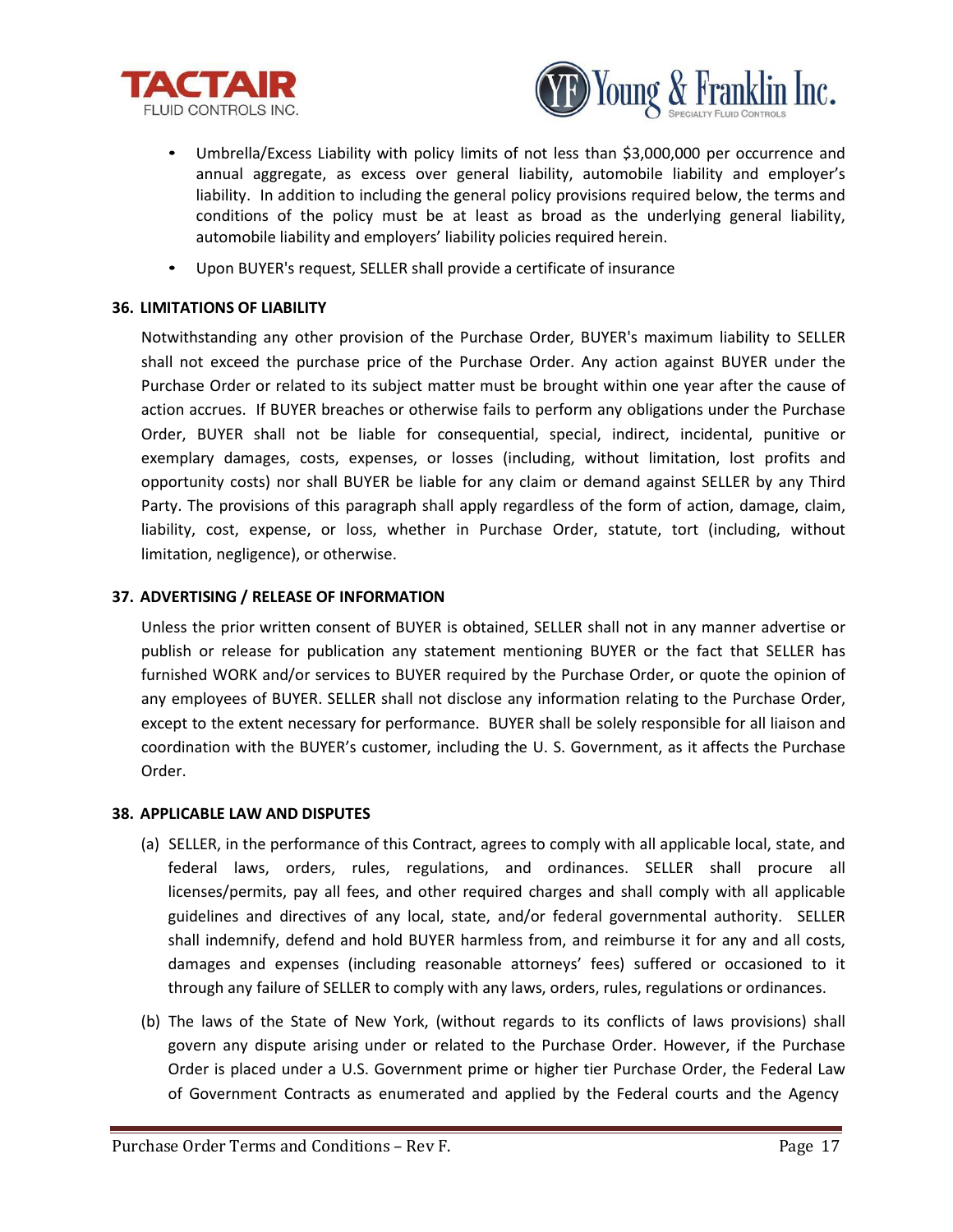



Boards of Contract Appeals shall apply. Pending the resolution of any disputes, SELLER shall proceed as directed by BUYER. If the dispute arises out of a difference in interpretation between the parties as to the performance requirements of this Order, then SELLER shall continue performance as determined by the BUYER.

### **39. BUSINESS CONDUCT AND ETHICS**

- (a) BUYER expects all of its suppliers to maintain the highest standards of professionalism and integrity in the performance of all business dealings. All Work must be performed in an ethical manner and in accordance with Purchase Order requirements and specifications, and all applicable government laws and regulations.
- (b) BUYER's goal is to cultivate mutually beneficial and professional relationships with our suppliers. In doing so, it is imperative that BUYER and SELLER maintain an honest, objective and efficient procurement process. BUYER and SELLER must avoid actual and perceived improper conduct in all business dealings. Any situation that could impair objectivity, impartiality or the ability to make sound, ethical business decisions is a conflict of interest. Avoiding the appearance of a conflict of interest is as important as avoiding an actual conflict because others tend to judge a situation by what they perceive.
- (c) BUYER may, by written notice to SELLER, terminate this Purchase Order for default if BUYER has reasonable cause to believe that SELLER has engaged in improper or unethical conduct such as, but not limited to, the offering or providing of gratuities or kickbacks by SELLER, or any agent or representative of SELLER, to any officer, employee or representative of BUYER with a view toward securing business or securing favorable treatment with respect to awarding, amending or the making of any determination with respect to the performance of this Purchase Order.
- (d) SELLER shall not recruit, or induce, BUYER's permanent employees whose area of direct responsibility is related to this Order to become employees of SELLER during the term of this Order or for a period of twelve (12) months thereafter.

# **40. NOTIFICATION OF DEBARMENT/SUSPENSION/LOSS OF ACCREDITATION STATUS**

SELLER shall provide immediate notice to BUYER in the event of being suspended, debarred or declared ineligible by any Department or other Federal Agency, or upon receipt of a notice of proposed debarment from any Department or other Federal Agency, or loss of a third party accreditation, during the performance of this Purchase Order.

# 41. **CODE OF BASIC WORKING CONDITIONS AND HUMAN RIGHTS.**

Buyer is committed to providing a safe and secure working environment and the protection and advancement of basic human rights in its worldwide operations. In furtherance of this commitment, Buyer requires Seller to conduct its operations in a manner that is fully compliant with all applicable laws and regulations pertaining to fair wages and treatment, freedom of association, personal privacy, collective bargaining, workplace safety and environmental protection. Further, any material violation of law by Seller relating to basic working conditions and human rights, including laws regarding slavery and human trafficking, of the country or countries in which Seller is performing work under this Contract may be considered a material breach of this Contract for which Buyer may elect to cancel any open orders between Buyer and the Seller, for cause, in accordance with the provision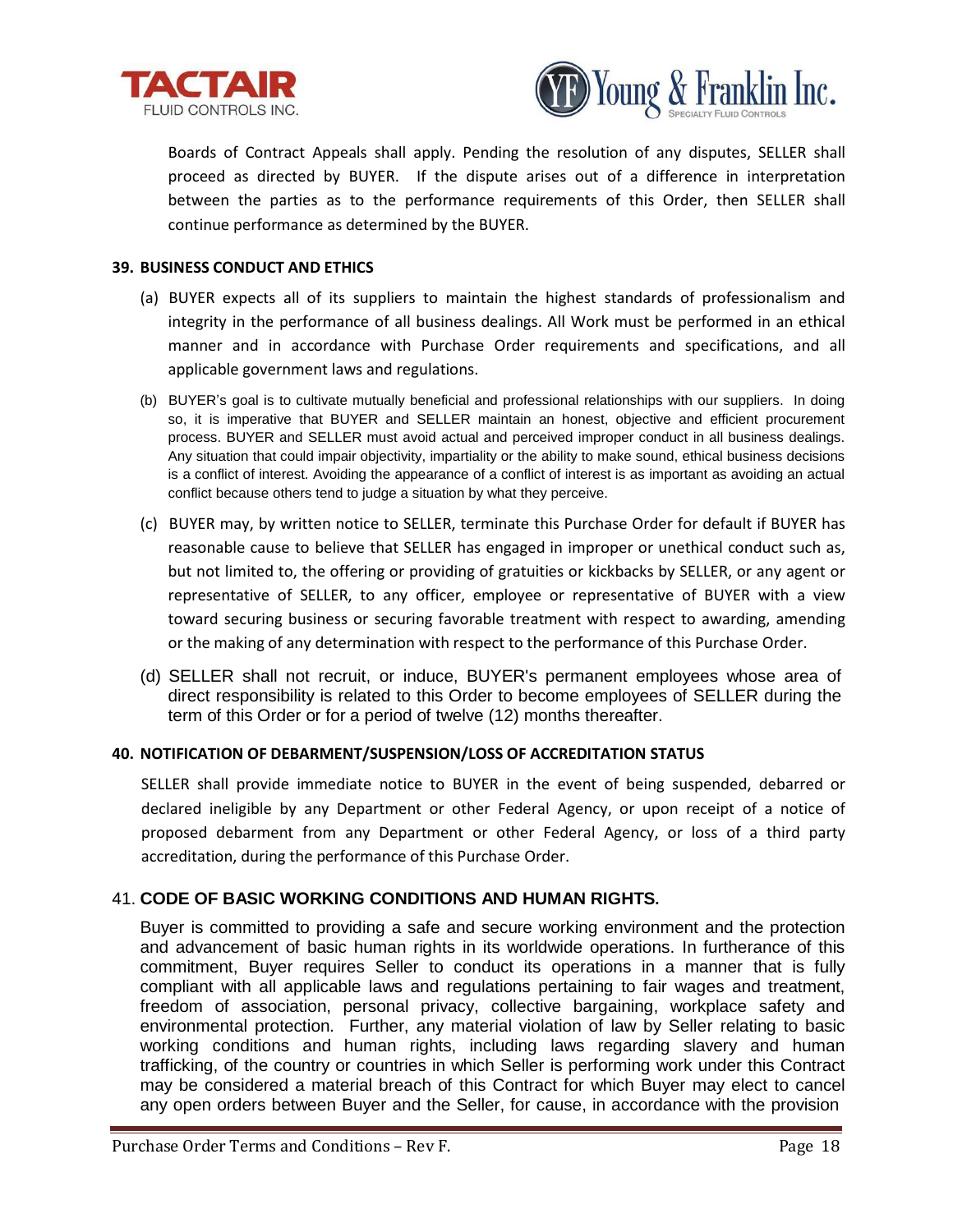



of this order entitled "TERMINATION FOR DEFAULT" or exercise any other right of Buyer for an Event of Default under this Contract.

# **42. WAIVERS, APPROVALS, AND REMEDIES**

- (a) Failure by either party to enforce any of the provisions of this Purchase Order or applicable law shall not constitute a waiver of the requirements of such provisions or law, or as a waiver of the right of a party thereafter to enforce such provision or law.
- (b) BUYER's approval of documents shall not relieve SELLER of its obligation to comply with the requirements of this Purchase Order.
- (c) The rights and remedies of either party in this Purchase Order are cumulative and in addition to any other rights and remedies provided by law or in equity.

#### **43. SEVERABILITY**

If any harm or provision of the Purchase Order is determined to be invalid or unenforceable, such determination shall not affect the validity of the remaining terms and conditions, and these terms and conditions shall be modified only to the extent necessary to amend the non-conforming or invalid provision.

# **44. SURVIVABILITY**

If this Purchase Order expires, is completed, or is terminated, SELLER shall not be relieved of those obligations contained in the following clauses:

- Applicable Law and Disputes
- Counterfeit Parts Prevention
- Electronic Contracting
- Export Compliance
- Independent Contractor Relationship
- Drawings, Specifications and Technical Information
- Indemnification and Insurance
- Intellectual Property
- Advertising / Release of Information
- Warranty

#### **45. ENTIRE AGREEMENT**

This Order, including attachments hereto, constitutes the entire understanding and agreement between the parties with respect to the subject matter hereof and supersedes all prior representations and understandings, whether oral or written. However, nothing herein will be construed as a limitation or exclusion of any right or remedy available to BUYER by law.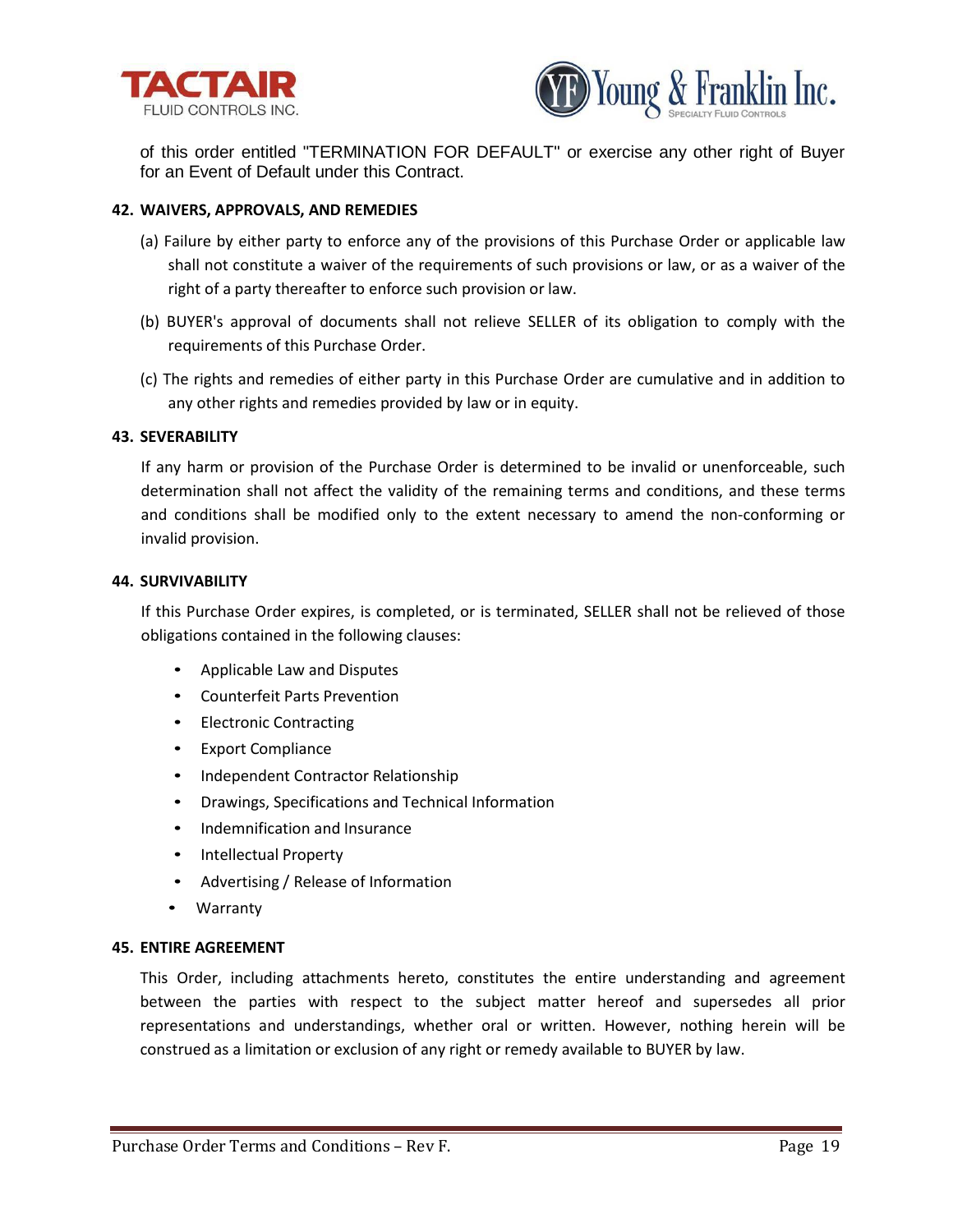



# **46. CONDITIONS APPLICABLE TO ORDERS PLACED UNDER UNITED STATES GOVERNMENT CONTRACTS (Applicable to Tactair Orders Only)**

- (a) SELLER agrees that upon BUYER's request, it will from time to time enter into amendments of this Purchase Order to incorporate additional provisions herein or to change the provisions hereof, as BUYER may reasonably deem necessary in order to comply with the provisions of any United States Government prime Purchase Order(s) or with the provisions of amendments to the prime Purchase Order(s) under which this Purchase Order is issued. If any such amendment to this Purchase Order causes an increase or decrease in the cost of this Purchase Order, or the time required for performance of this Purchase Order, an equitable adjustment shall be made in the price or delivery schedule, or both, in accordance with the provisions of the "Changes" clause of this Purchase Order.
- (b) If the Purchase Order is placed under a United States Government contract, or a subcontract under any United States Government contract, the Following clauses of the Federal Acquisition Regulation (FAR) and of the Department of Defense FAR Supplement (DFARS), as applicable, are hereby incorporated by reference. However, whenever any clause includes a requirement for the settlement of disputes between the parties in accordance with the "Disputes" clause, the dispute shall be disposed of in accordance with Article 34, entitled "Applicable Law and Disputes". Clauses referenced below shall be those in effect on the effective date of the Purchase Order. If there is a conflict or addition to a clause in effect on the effective date of the Purchase Order and a clause of the Prime Contract, the Prime Contract clause shall govern. Wherever necessary to make the context of the clauses set forth below applicable to the Purchase Order, the term "Contractor" shall mean SELLER, the term "Contract" shall mean the Purchase Order, and the terms "Government," "Contracting Officer" and equivalent phrases shall mean BUYER, except the terms "Government" and "Contracting Officer" do not change: (1) in the phrases "Government Property," "Government Owned Property," "Government Equipment" and "Government Owned Equipment," (2) When a rights act, authorization, or obligation can be granted or performed only by the Government or the prime Purchase Order Contracting Officer or his duly authorized representative, (3) When the title to property is to be transferred directly to the Government.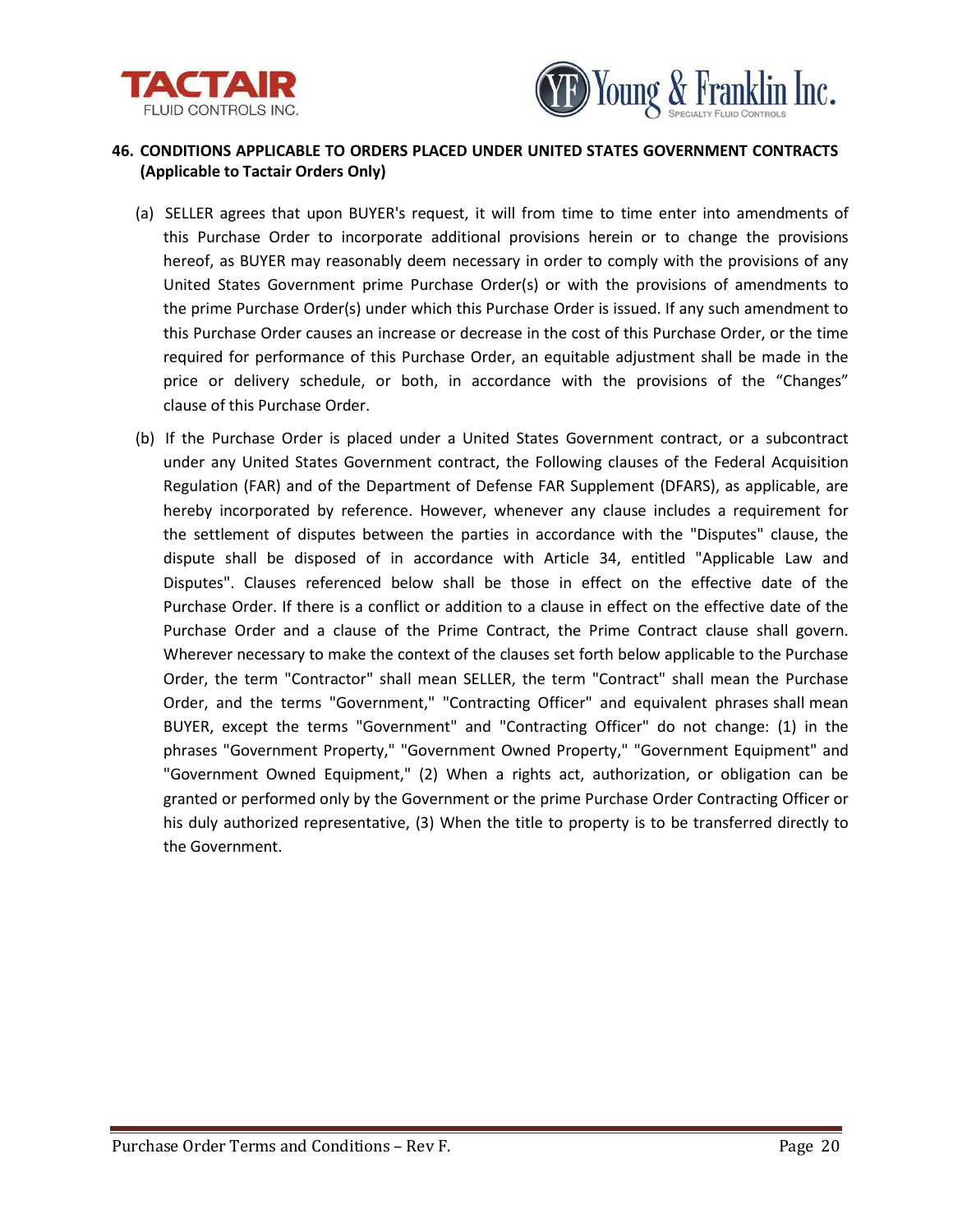



# **A. Federal Acquisition Regulations (FAR)**

| Clause No.           | <b>Title</b>                                                                                |
|----------------------|---------------------------------------------------------------------------------------------|
| $9.405 - 2$          | <b>Restrictions on Subcontracting</b>                                                       |
| 52.202-1             | Definitions                                                                                 |
| 52.203-3             | Gratuities                                                                                  |
| 52.203-5             | Covenant against Contingent Fees                                                            |
| 52.203-6<br>52.203-7 | <b>Restrictions on Subcontractor Sales to Government</b><br><b>Anti-Kickback Procedures</b> |
| 52.203-10            | Price or Fee Adjustment for Illegal or Improper Activity                                    |
| 52.204-2             | <b>Security Requirements</b>                                                                |
| 52.204-9             | Personal Identity Verification of Contractor Personnel                                      |
| 52.204-25            | Prohibition on Certain Telecommunication and Video Surveillance Services or<br>Equipment    |
| 52.209-1             | <b>Qualification Requirements</b>                                                           |
| 52.211-15            | Defense Priority and Allocation Requirements                                                |
| 52.215-1             | Instructions to Offerors - Competitive Acquisition.                                         |
| 52.215-2             | Audit and Records - Negotiation                                                             |
| 52.215-10            | Price Reduction for Defective Certified Cost or Pricing Data                                |
| 52.215-11            | Price Reduction for Defective Certified Cost or Pricing Data - Modifications                |
| 52.215-12            | Subcontractor Certified Cost or Pricing Data                                                |
| 52.215.13            | Subcontractor Certified Cost or Pricing Data - Modifications                                |
| 52.215-14            | <b>Integrity of Unit Prices</b>                                                             |
| 52.215-16            | <b>Facilities Capital Cost of Money</b>                                                     |
| 52.215-19            | Notification of Ownership Changes                                                           |
| 52.215-22            | Limitations on Pass - Through Charges - Identification of Subcontract Effort.               |
| 52.219-8             | <b>Utilization of Small Business Concerns</b>                                               |
| 52.219-9             | <b>Small Business Subcontracting Plan</b>                                                   |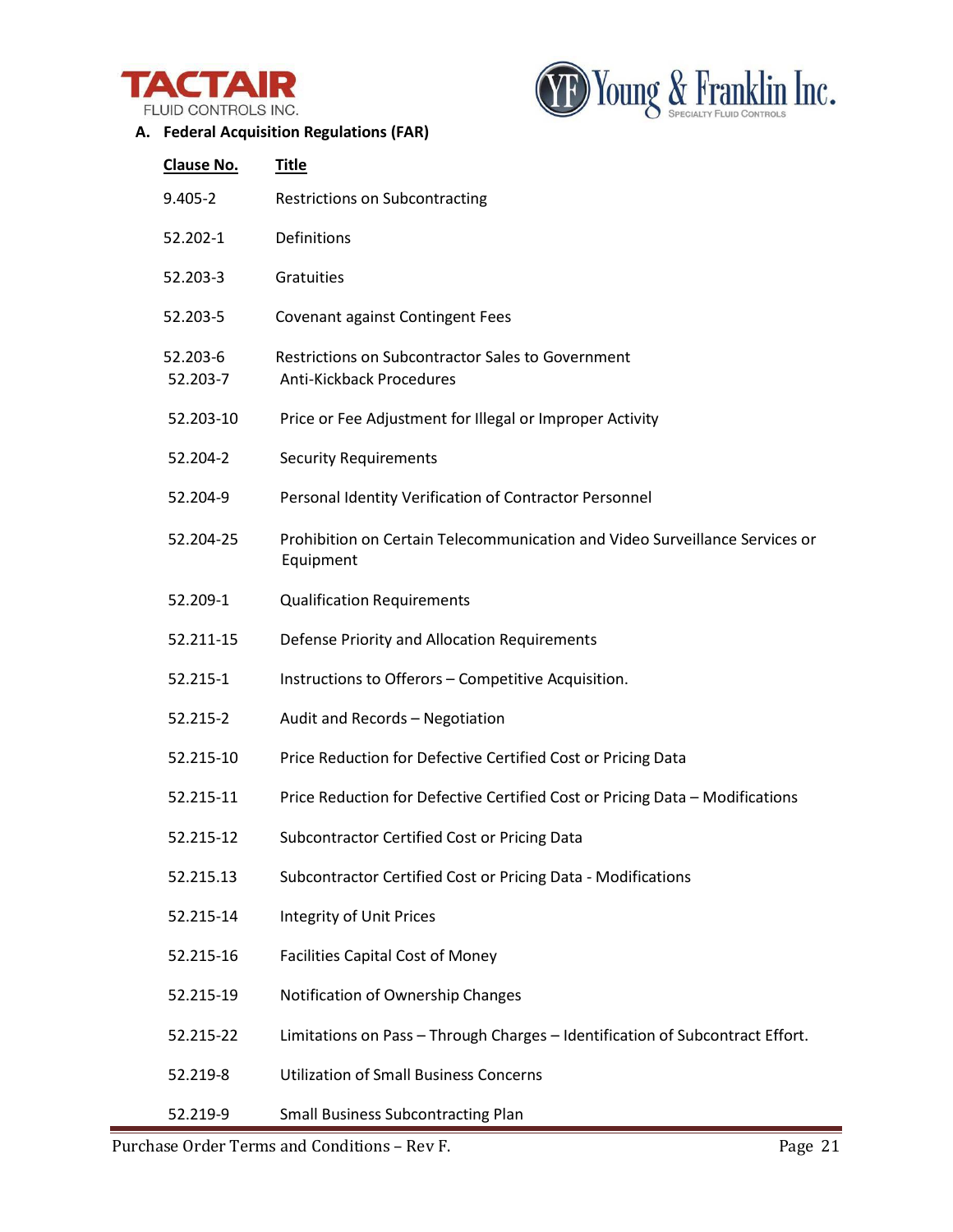



| 52.222-1  | Notice to Government of Labor Disputes                              |
|-----------|---------------------------------------------------------------------|
| 52.222-4  | Contract Work Hours and Safety Standard Act - Overtime Compensation |
| 52.222-20 | Walsh-Healy Public Contracts Act                                    |
| 52.222-21 | Prohibition of Segregated Facilities                                |
| 52.222-26 | <b>Equal Opportunity</b>                                            |
| 52.222-35 | <b>Equal Opportunity for Veterans</b>                               |
| 52.222-36 | Affirmative Action for Workers with Disabilities                    |
| 52.222-37 | <b>Employment Reports on Veterans</b>                               |
| 52.222-38 | Compliance with Veterans' Employment Reporting Requirements         |
| 52.223-3  | Hazardous Material Identification and Material Safety Data          |
| 52.223-10 | <b>Waste Reduction Program</b>                                      |
| 52.224-2  | Privacy Act                                                         |
| 52.225-1  | <b>Buy American Act -Supplies</b>                                   |
| 52.227-1  | <b>Authorization and Consent</b>                                    |
| 52.227-2  | Notice and Assistance Regarding Patent and Copyright Infringement   |
| 52.227-3  | Patent Indemnity                                                    |
| 52.227-11 | Patent Rights - Ownership by the Contractor                         |
| 52.229-4  | Federal, State, and Local Taxes (State and Local Adjustments)       |
| 52.230-3  | Disclosure and Consistency of Cost Accounting Practices             |
| 52.232-1  | Payments                                                            |
| 52.232-40 | Providing Accelerated Payments to Small Business Subcontractors     |
| 52.242-17 | Government Delay of Work                                            |
| 52.243-1  | Changes - Fixed-Price                                               |
| 52.245-1  | <b>Government Property</b>                                          |
| 52.245-2  | <b>Government Property Installation Operation Services</b>          |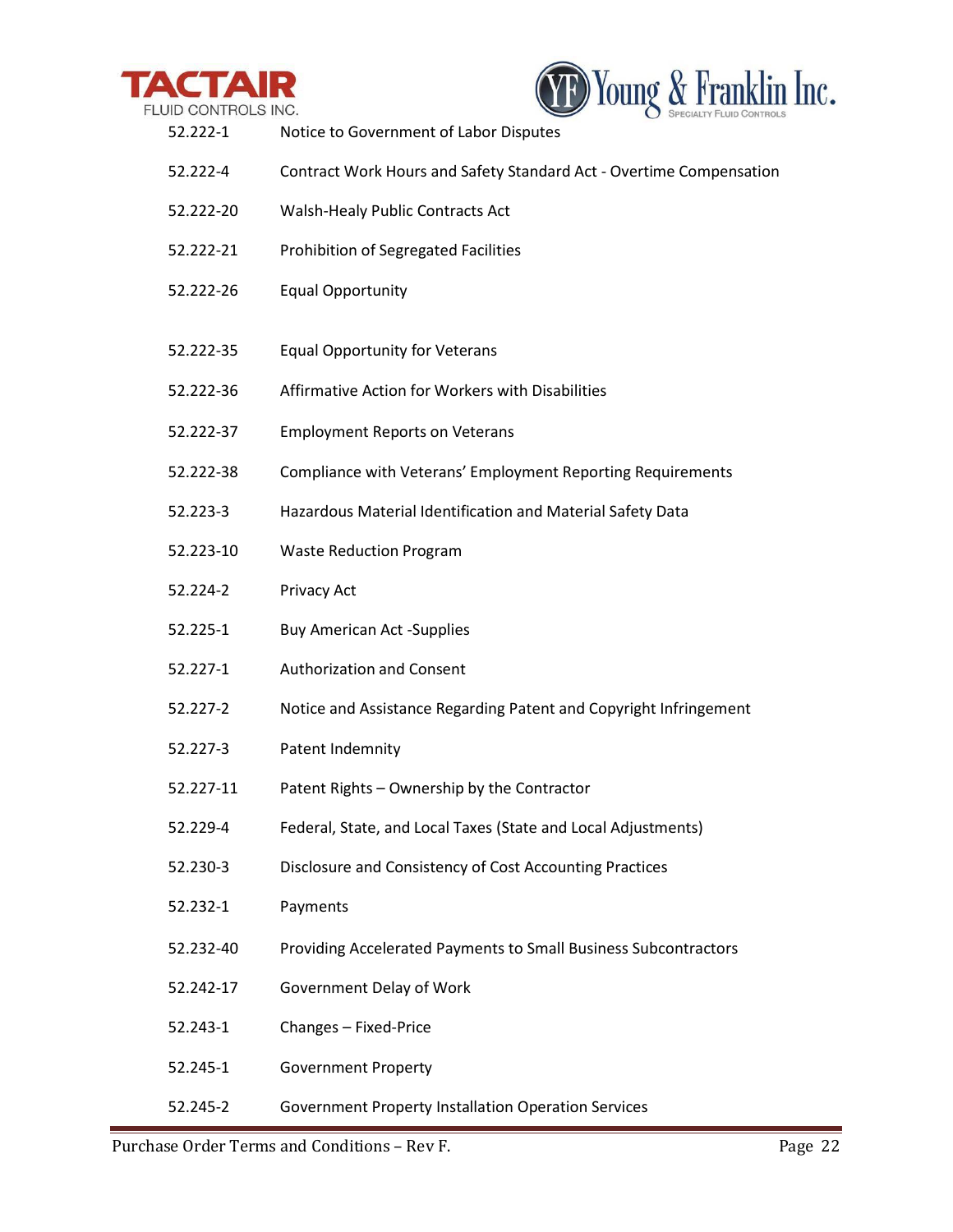



| 52.246-1  | Contractor Inspection of Supplies                           |
|-----------|-------------------------------------------------------------|
| 52.246-23 | Limitation on Liability                                     |
| 52.246-24 | Limitation on Liability -- High-Value Items                 |
| 52.246-4  | Inspection of Services – Fixed-Price                        |
| 52.247-1  | <b>Commercial Bill of Lading Notations</b>                  |
|           |                                                             |
| 52.247-63 | Preference U.S.-Flag Air Carriers                           |
| 52.247-64 | Preference for Privately Owned U.S.-Flag Commercial Vessels |

B. **Defense Federal Acquisition Regulations Supplement (DFARS)** (Applicable to all orders of any tier under prime Purchase Orders with the Department of Defense. Any inconsistency between DFARS provisions and FAR provisions shall be resolved in favor of the DFARS provisions.)

| Clause No.   | <b>Title</b>                                                                                                         |
|--------------|----------------------------------------------------------------------------------------------------------------------|
| 252.204-7000 | Disclosure of Information                                                                                            |
| 252.204-7008 | <b>Export-Controlled Items</b>                                                                                       |
| 252.204-7012 | Safeguarding of Unclassified Controlled Technical Information                                                        |
| 252.209-7001 | Disclosure of Ownership or Control by the Government of a Terrorist Country                                          |
| 252.209-7002 | Disclosure of Ownership or Control by a Foreign Government                                                           |
| 252.225-7001 | Buy American Act and Balance of Payments Program                                                                     |
| 252.225-7006 | Quarterly Reporting of Actual Contract Performance Outside the United States                                         |
| 252.225-7007 | Prohibition on Acquisition of United States Munitions List Items from<br><b>Communist Chinese Military Companies</b> |
| 252.225-7008 | Restriction on Acquisition of Specialty Metals                                                                       |
| 252.225-7009 | Restriction on Acquisition of Certain Articles Containing Specialty Metals                                           |
| 252.225-7012 | Preference for Certain Domestic Commodities                                                                          |
| 252.225-7013 | Duty-Free Entry                                                                                                      |
| 252.225-7016 | Restriction on Acquisition of Ball and Roller Bearings                                                               |
| 252.225-7021 | <b>Trade Agreements</b>                                                                                              |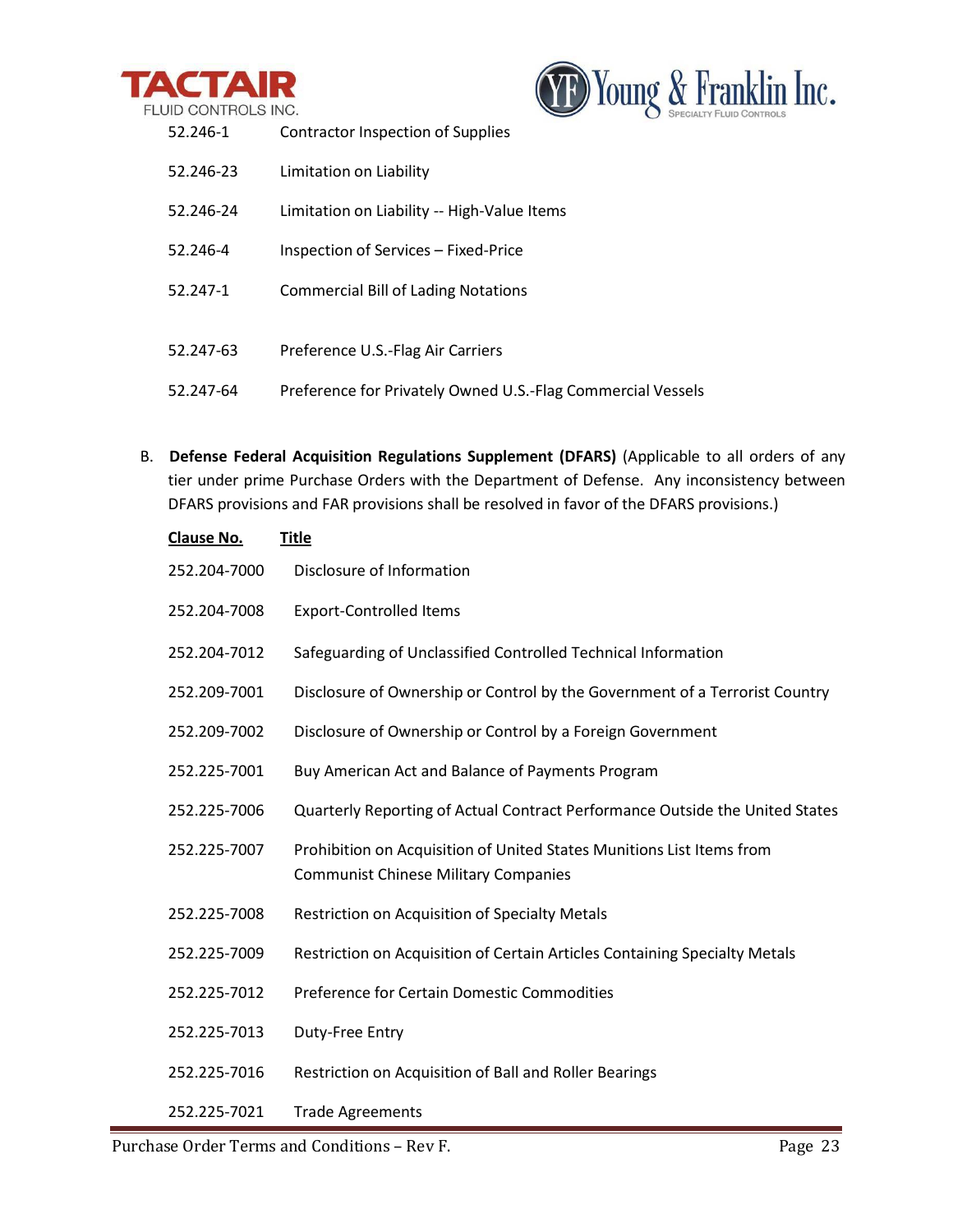



| 252.225-7028 | <b>Exclusionary Policies and Practices of Foreign Governments</b>                              |
|--------------|------------------------------------------------------------------------------------------------|
| 252.225-7033 | Waiver of United Kingdom Levies                                                                |
| 252.227-7013 | Rights in Technical Data-Noncommercial Items                                                   |
| 252.227-7014 | Rights in Noncommercial Computer Software and Noncommercial Computer<br>Software Documentation |
| 252.227-7015 | Technical Data - Commercial Items                                                              |
| 252.227-7016 | Rights in Bid and Proposal Information                                                         |
| 252.227-7030 | Technical Data - Withholding of Payment                                                        |
| 252.227-7033 | <b>Rights in Shop Drawings</b>                                                                 |
| 252.239-7016 | Telecommunications Security Equipment, Devices, Techniques and Services                        |
| 252.243-7001 | <b>Pricing of Contract Modifications</b>                                                       |
| 252.246-7000 | Material Inspection and Receiving Report                                                       |
| 252.246-7008 | <b>Sources of Electronic Parts</b>                                                             |
| 252.251-7000 | <b>Ordering from Government Supply Sources</b>                                                 |

# **ADDITIONAL CLAUSES INCORPORATED BY FULL TEXT**

5252.204-9501 NATIONAL STOCK NUMBERS (NAVAIR)(MAR 2007)

- (a) This clause applies to supplies that are stock numbered under Federal Catalog System procedures.
- (b) Unless otherwise authorized by the Contracting Officer, in writing, the Contractor shall not deliver any supplies until the supplies have been marked with a National Stock Number. All available National Stock Numbers will be furnished by the Government. If National Stock Numbers are not furnished by the Government in time to meet the delivery schedule for the supplies, the Contractor may present the supplies that are scheduled for delivery to the Contracting Officer for acceptance. The Contracting Officer may accept such supplies without National Stock Numbers and the Government will pay the Contractor, provided that title to the supplies is vested in the Government.
- (c) The term "Federal Stock Number" (FSN), which may be referred to in the specifications of this Purchase Order or elsewhere in this Purchase Order, shall mean "National Stock Number" (NSN), and the term "Federal Item Identification Number", wherever it appears, shall mean "National Item Identification Number". (As used in the foregoing clause, the term "Contracting Officer" shall mean the "Administrative Contracting Officer" (ACO) with respect to provisioned items and other supplies ordered by the ACO.)